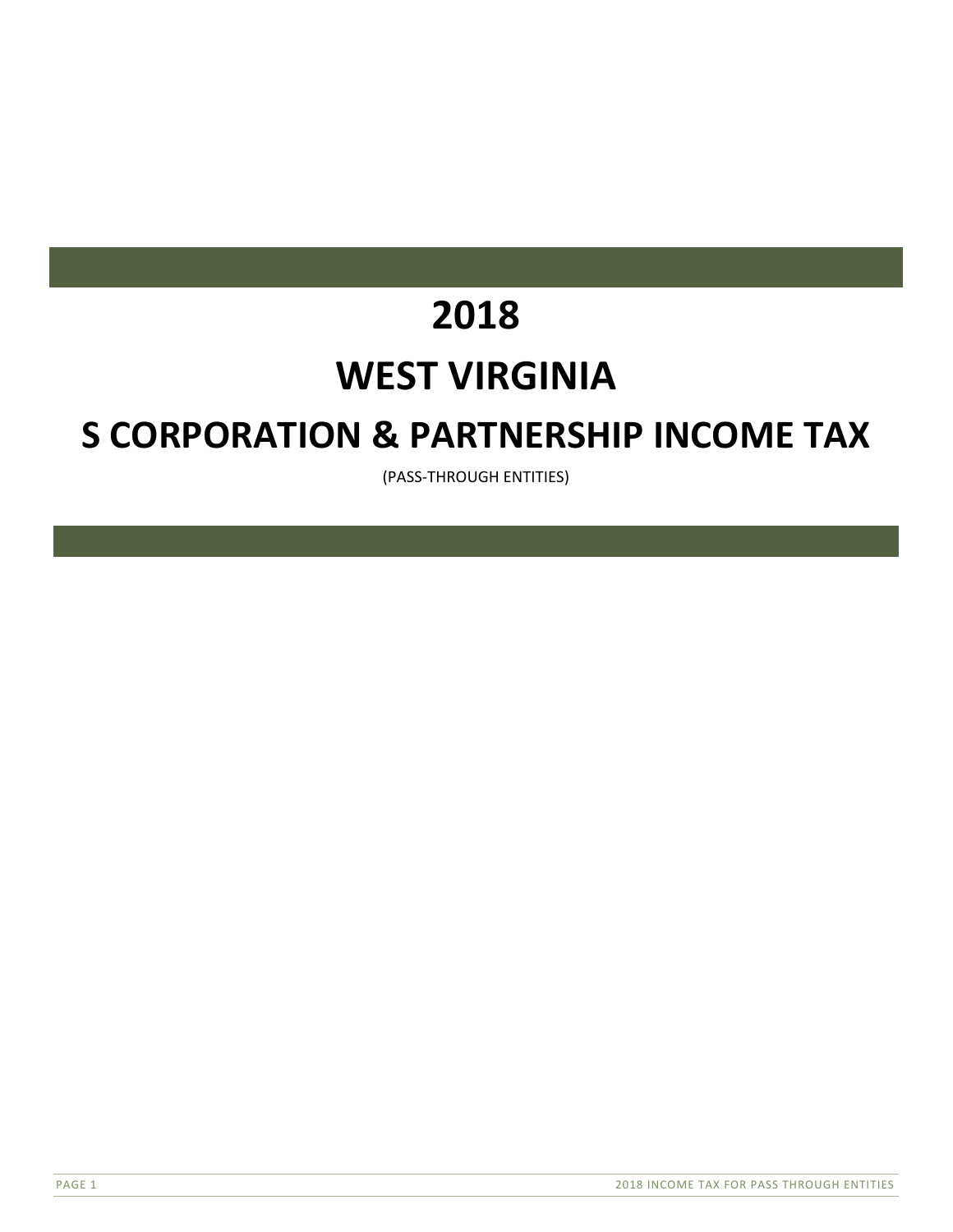## **IMPORTANT INFORMATION FOR 2018**

For periods beginning on or after January 1, 2018, annual returns will have a due date of March 15, 2019 and an extended due date of September 15, 2019. Fiscal and 52/53‐week returns will be due on the 15th day of the third month following the close of the taxable year with an extension period of six months.

# **TAX RATES**

- The withholding rate on West Virginia source income continues to be 6.5% (§11-21-71a(b)(1)).
- Effective January 1, 2018, taxpayers who had annual remittance of any single tax equal to or greater than \$25,000 during fiscal year 2017 are required to electronically file returns and make payments using Electronic Funds Transfer (EFT) for periods beginning on or after January 1, 2018.
- Failure to comply with the requirement to remit payments by EFT without first obtaining a waiver may result in a civil penalty of 3 percent of each payment which was to be paid by EFT. Visit our website at www.tax.wv.gov for additional information.

## **RETURNED PAYMENT CHARGE**

The Tax Department will recover a \$15.00 fee associated with any returned bank transactions. These bank transactions include but are not limited to the following:

- Direct Debit (payment) transactions returned for insufficient funds.
- Stopped payments.
- Bank refusal to authorize payment for any reason.
- Direct Deposit of refunds to closed accounts.
- Direct Deposit of refunds to accounts containing inaccurate or illegible account information.

Checks returned for insufficient funds will incur a \$28.00 fee.

#### **The fee charged for returned or rejected payments will be to recover only the amount charged to the State Tax Department by the financial institutions.**

**Important**: There are steps that can be taken to minimize the likelihood of a rejected financial transaction occurring:

- Be sure that you are using the most current bank routing and account information.
- If you have your tax return professionally prepared, the financial information used from a prior year return often pre‐ populates the current return as a step saver. It is important that you verify this information with your tax preparer by reviewing the bank routing and account information from a current check. This will ensure the information is accurate and current in the event that a bank account previously used was closed or changed either by you or the financial institution.
- If you prepare your tax return at home using tax preparation software, the financial information used from a prior year return often pre‐populates the current return as a step saver. It is important that you verify this information by reviewing the bank routing and account information from a current check. This will ensure the information is accurate and current in the event that a bank account previously used was closed or changed either by you or the financial institution.
- If you prepare your tax return by hand using a paper return, be sure that all numbers requesting a direct deposit of refund entered are clear and legible.
- If making a payment using MyTaxes, be sure that the bank routing and account number being used is current.
- If scheduling a delayed debit payment for an electronic return filed prior to the due date, make sure that the bank routing and account number being used will be active on the scheduled date.
- Be sure that funds are available in your bank account to cover the payment when checks or delayed debit payments are presented for payment.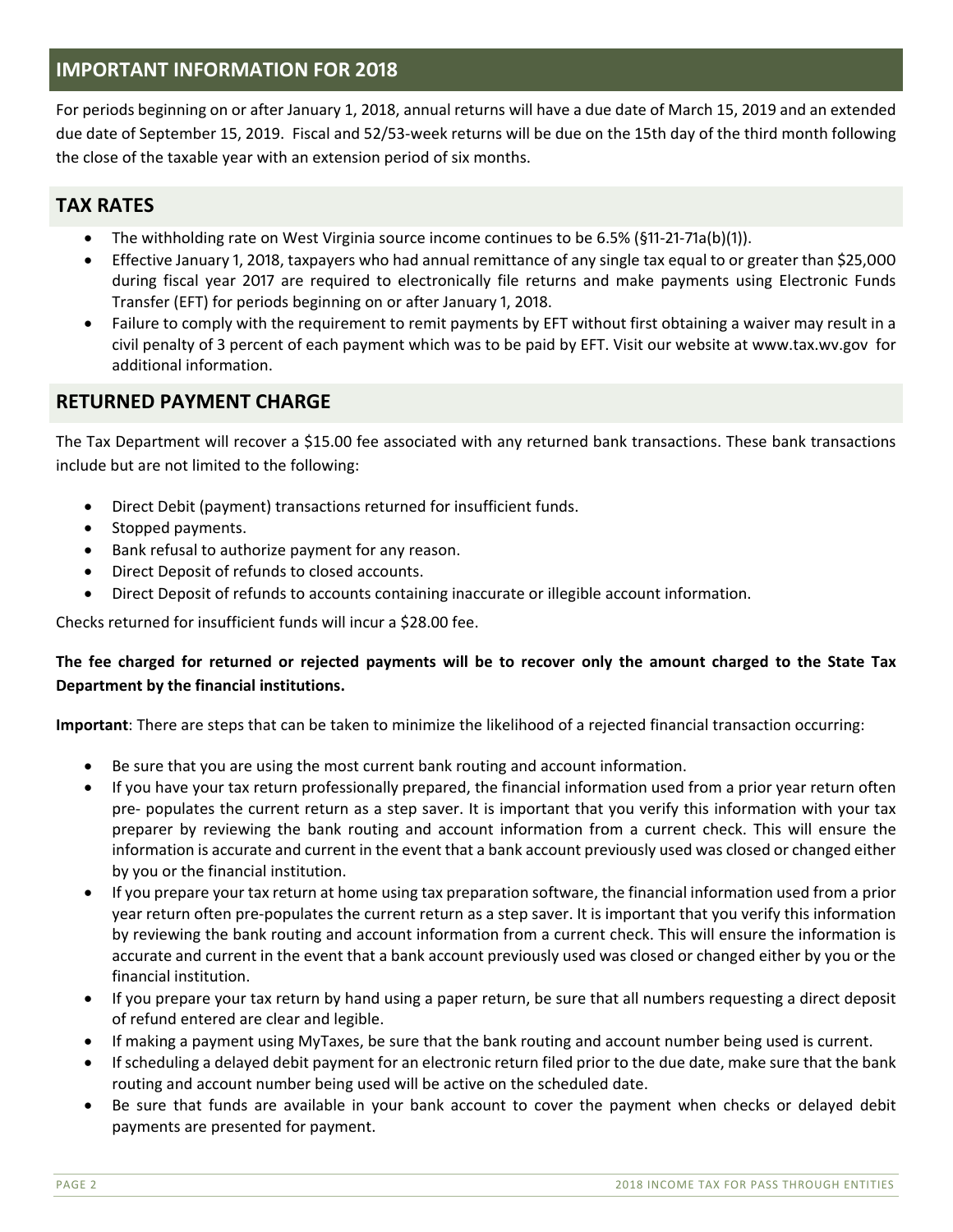## **TAXPAYER RESPONSIBILITIES**

## **FILING YOUR BUSINESS TAX RETURNS**

Returns must be filed by the due date. You may obtain forms from any of our regional field offices or from our home page on the internet at www.tax.wv.gov.

Failure to file returns will result in your account being referred to our Compliance Division for corrective action. Please file all required tax returns even if you owe no tax for the reporting period. All pages of the return must be filed.

## **PAYMENT OF THE TAX**

The full amount of tax owed is due and payable on the due date of the tax return. Failure to pay the full amount of tax by the due date will result in interest and penalties being added to any unpaid amount of tax. If for any reason you are unable to pay the full amount of tax on the due date, you should file your tax return along with a written explanation of why you are unable to pay and when you will pay the tax due.

#### **REFUNDS**

You are entitled to a refund of any amount that you overpaid. All or part of any overpayment may be applied as a credit against your liability for such tax for other periods. A claim for refund (usually a tax return showing an overpayment) must be filed within three years of the due date of the return or two years from the date the tax was paid, whichever expires later. The overpayment will be used by the Tax Department against other tax liabilities due.

If the Tax Department does not respond to your request within three (3) months on overpayment of Withholding Tax, you may submit in writing a request for an administrative hearing to present your reasons why you feel you are entitled to the refund. Interest is allowed and paid on any refund upon which the Department has failed to timely act and which is final and conclusive.

If the Tax Department denies or reduces a request for a refund, a written request for an administrative hearing may be submitted. Failure to respond to a denial or reduction within sixty (60) days will result in the denial/reduction becoming final and conclusive and not subject to further administrative or judicial review.

#### **SELLING OR DISCONTINUING YOUR BUSINESS**

If you sell or discontinue your business, notify the Tax Department in writing as soon as possible after your business is sold or discontinued. All final tax returns should be filed.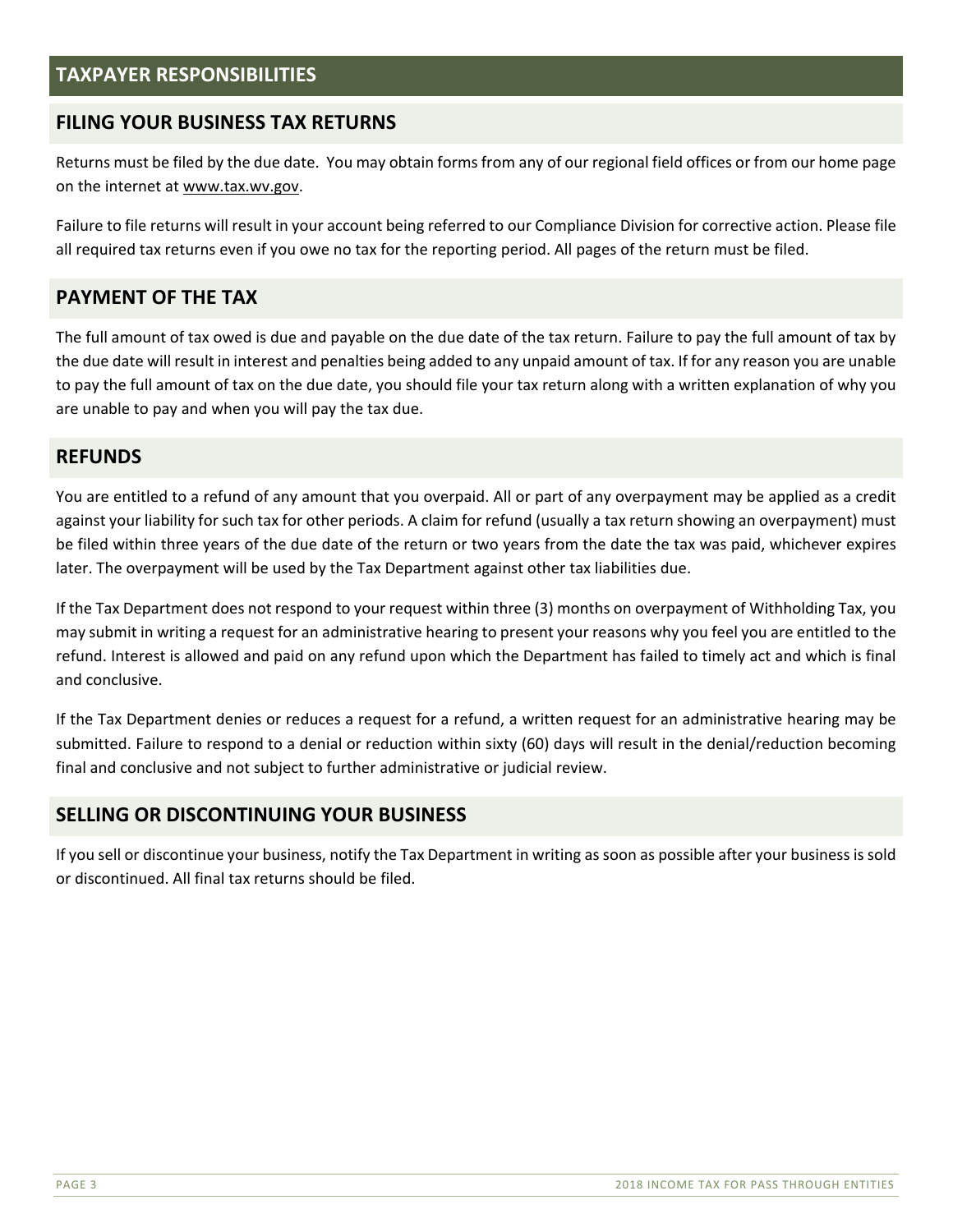## **GENERAL INFORMATION**

The information in this booklet is for calendar year 2018 returns and for fiscal year returns beginning in 2018 and ending in 2019. The information in this book is intended to help you complete your returns and is not a substitute for tax laws and regulations.

#### **ASSISTANCE**

Address questions to the West Virginia State Tax Department, Taxpayer Services Division, PO Box 3784, Charleston, WV 25337‐3784 or by telephone at (304) 558‐3333, toll free at 1‐800‐982‐8297.

#### **EXEMPT ORGANIZATIONS**

Any S Corporation or Partnership exempt from federal income tax is also exempt from West Virginia income tax. In addition, certain insurance companies, certain production credit associations, trusts established under 29 U.S.C. 186, and other organizations specifically exempt under the laws of West Virginia are also exempt.

#### **WHEN TO FILE AND PAY**

For periods beginning on or after January 1, 2018, annual returns will have a due date of March 15, 2019 and an extended due date of September 15, 2019. Fiscal and 52/53‐week returns will be due on the 15th day of the third month following the close of the taxable year with an extension period of six months.

#### **WHO MUST FILE**

The following Partnerships are required to file an Income Tax Return:

- Resident Partnerships,
- Nonresident Partnerships having a partner who is a resident of West Virginia, or
- Nonresident Partnerships having any income from or connected with West Virginia sources regardless of the amount of such income.

Income from or connected with West Virginia is those items attributable to (a) the ownership of any interest in real or tangible personal property in West Virginia; or (b) a business, trade, profession, or occupation carried on in West Virginia including income from intangible personal property employed in such business, trade, profession, or occupation unless it elects to be taxed under subchapter S of the Internal Revenue Code.

The term **"Partnership"** includes syndicates, pools, joint ventures or any other unincorporated organization of two or more persons through which any business, trade, profession, occupation or venture is carried on. **"Resident Partnership"**  mean**s** any partnership organized under the laws of West Virginia whose principal office, place of business, or other activity is within the borders of West Virginia. It may also carry on its business or other activities in other states. **"Nonresident Partnership"** means any partnership other than a resident partnership.

A **Limited Liability Company** which is treated like a Partnership for federal income tax purposes will also be treated as such for West Virginia income tax purposes. If it is not treated like a Partnership, it will be taxed as a C Corporation unless it elects to be taxed under subchapter S of the Internal Revenue Code.

Every corporation electing to be taxed under subchapter S of the Internal Revenue Code that engages in business in West Virginia or that derives income from property, activity, or other sources in West Virginia must file a West Virginia return.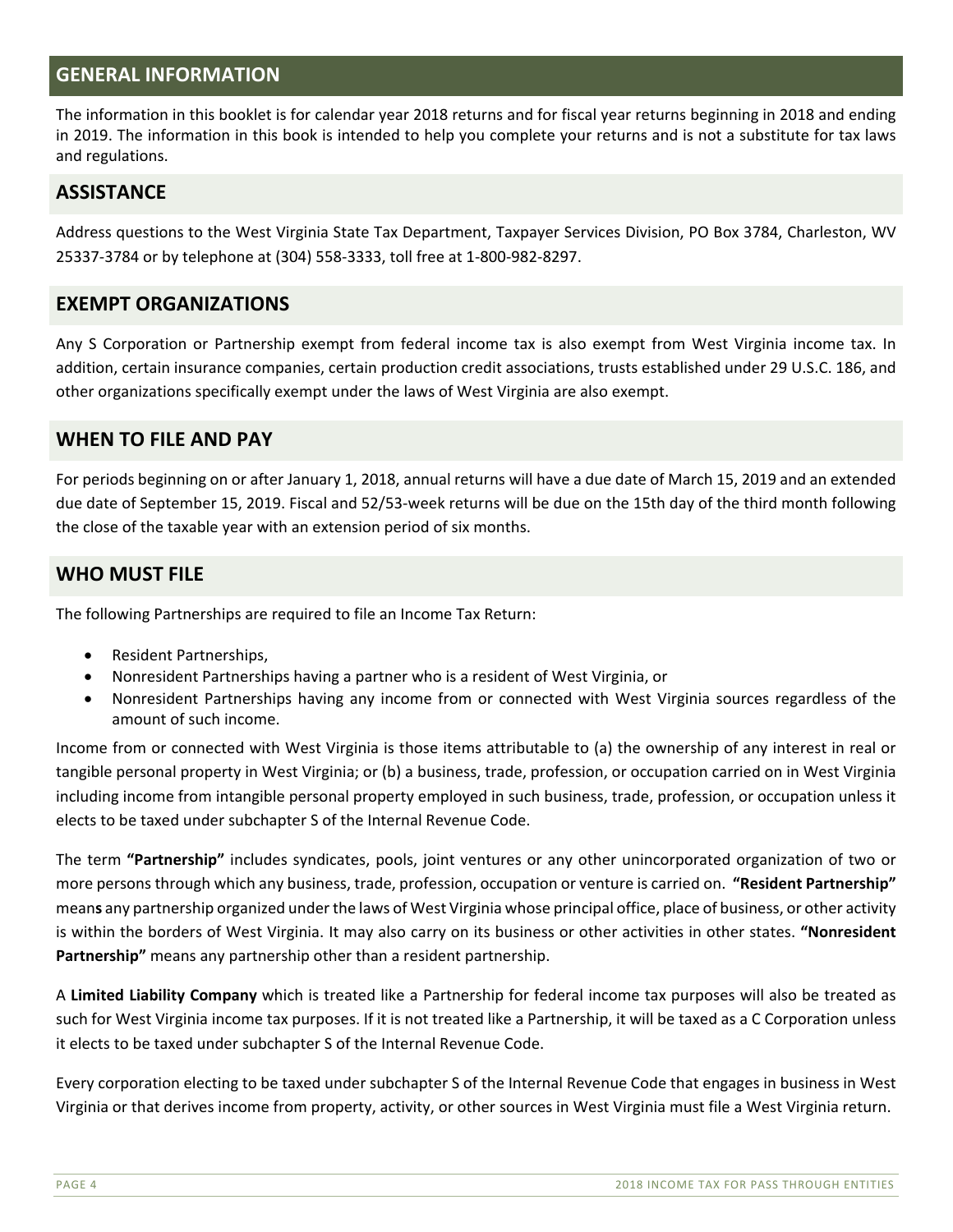## **EXTENSION OF TIME TO FILE**

Any S Corporation or Partnership needing an extension of time to file and/or that expects to owe Nonresident Withholding Tax must file Form SPF‐100EXT, Extension of Time to File Information Returns, on or before the due date of the return. Any S Corporation or Partnership granted an extension of time to file their federal return is granted the same extension of time to file their West Virginia return. Be sure to attach a copy of your federal extension to each tax return to avoid any penalty for late filing. An extension of time for filing does not extend the time for payment. To avoid interest and additions to tax for late payment, use Form SPF-100EXT to make an extension payment pending the filing of the annual return.

A state extension of time to file may be obtained, even if a federal extension has not been requested, provided Form SPF‐ 100EXT is filed prior to the due date of the West Virginia return.

#### **WHERE TO FILE**

West Virginia State Tax Department Tax Account Administration Division PO Box 11751 Charleston, WV 25324-1751

## **USE OF FEDERAL FIGURES**

All items of income and deductions to be reported on this return are the same as for federal tax purposes and the meaning of all terms are the same, unless otherwise defined.

#### **PENALTY FOR LATE FILING AND FAILURE TO INCLUDE CORRECT INFORMATION**

Any S Corporation or Partnership that fails to file and/or include all the correct information on Form SPF‐100, and on Form NRW‐2, WVK‐1 or Form NRW‐4 when applicable, by the required filing date is subject to a penalty of \$50.00 for each information return that they failed to file or include correct information on, not to exceed \$100,000.

Provisions for the reduction of the penalty amount exist if the partnership corrects the failure or error within specified time frames. If the failure is due to intentional disregard for the filing requirements or the correct information reporting requirement, the penalty is \$100.00 or ten percent (.1) of the aggregate amount of the items required to be reported correctly, whichever is greater.

For additional information about this penalty, request a copy of Publication TSD‐391 by calling Taxpayer Services at (304) 558‐3333 or toll free at 1‐800‐982‐8297. Also, the Publication can be found online at www.tax.wv.gov.

#### **REPORTING WEST VIRGINIA INCOME TAX WITHHOLDING CREDIT**

A West Virginia Income Tax Withholding Credit is created when a payment is made by another entity for the benefit of the entity filing this return.

**Electronic Filed Returns** – It will be necessary to submit a Form NRW‐2, WVK‐1 or 1099 as a PDF attachment to your electronic return if you are claiming a withholding credit. These documents will be used to verify the withholding credits claimed on your return.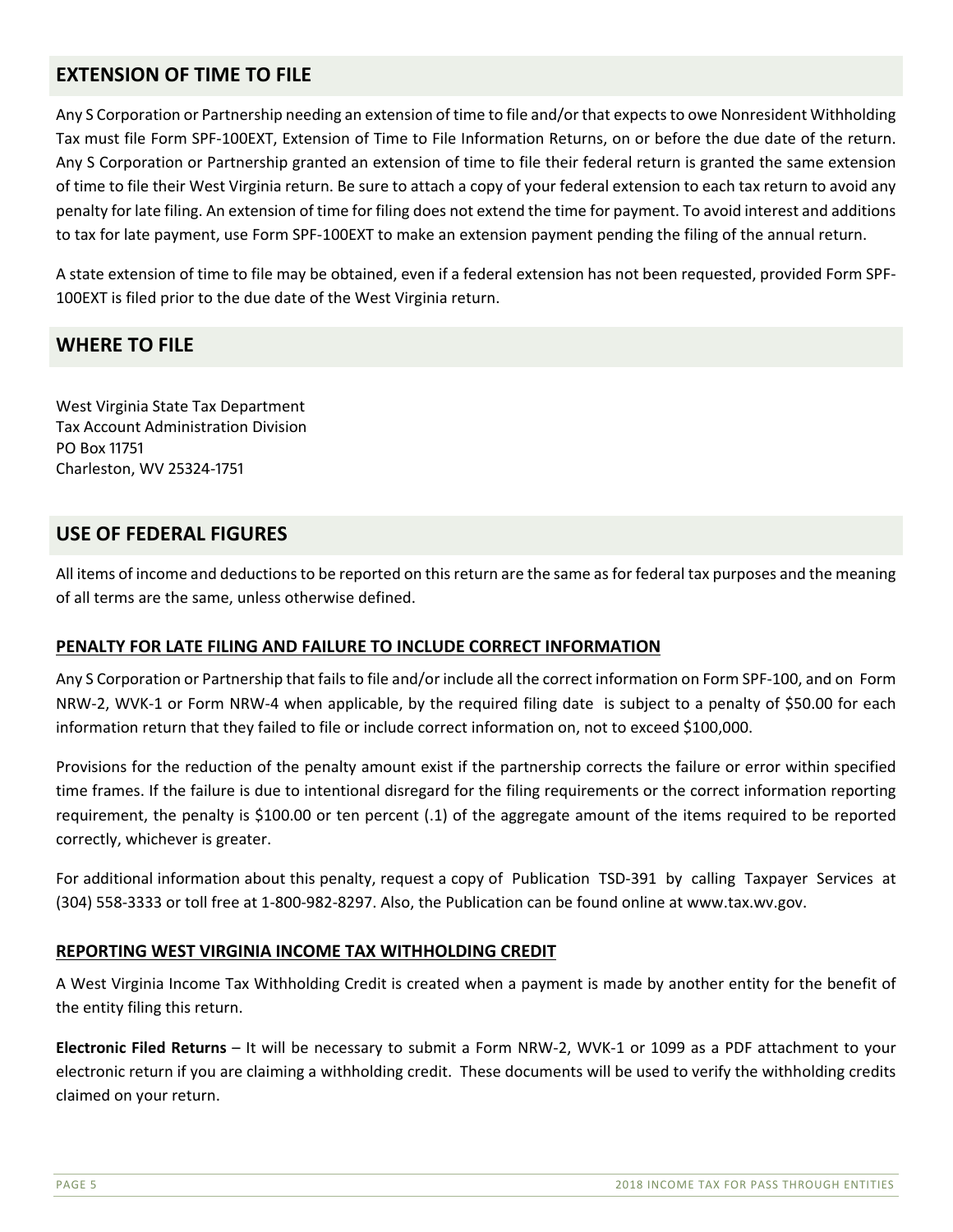**Paper Filed Returns** – Enter the total amount of West Virginia tax withheld on your behalf by another entity on your return. A completed NRW‐2, WVK‐1 or 1099 *must* be enclosed with your paper return. Failure to submit these documents will result in the disallowance of the withholding credit claimed. Note: Local or municipal fees cannot be claimed as West Virginia income tax withheld. If the withholding source is for a nonresident sale of real estate transaction, a form WV/NRSR must be completed and on file with the State Tax Department prior to submitting a tax return. Additionally, a Federal Schedule D must be submitted. If withholdings are related to form WV/NRSR, please indicate in the box provided on line 13.

## **NONRESIDENT SHAREHOLDER/PARTNER WITHHOLDING TAX**

S Corporations and Partnerships are required to withhold West Virginia Income Tax for each nonresident shareholder/partner that has not provided the S Corporation or Partnership a WV Nonresident Income Tax Agreement, Form NRW‐4. The amount to be withheld is six and one‐half percent (.065) of the nonresident shareholder's/partner's share of the Federal Taxable Income or portion thereof that is derived from or attributable to West Virginia sources, whether such amount is distributed or is deemed to have been distributed for Federal Income Tax purposes. The entire tax withheld is required to be remitted with the WV Income Tax Return for S Corporation and Partnership.

#### **INFORMATION STATEMENT OF TAX WITHHELD**

Every S Corporation or Partnership required to deduct and withhold tax on nonresident shareholders/partners must provide a WV/NRW‐2 or WVK‐1 to each nonresident shareholder/partner on or before the date it files its West Virginia S Corporation/Partnership Tax Return. The information statement shall show the amount of WV income subject to withholding and the amount of WV Income Tax withheld by the S Corporation or Partnership on behalf of the shareholder/partner.

The S Corporation or Partnership is required to submit all income and withholding information as it relates to the individual shareholders/partners of the S Corporation or Partnership on Schedule SP, Summary of K-1 Shareholders/Partners Ownership and Computation of Withholding Tax, when filing their annual SPF‐100.

#### **SATISFYING NONRESIDENT PERSONAL INCOME TAX REPORTING REQUIREMENTS**

#### **IT‐140 WEST VIRGINIA PERSONAL INCOME TAX RETURN**

The individual nonresident shareholder/partner must enclose the withholding documents supplied by the S Corporation or Partnership, WV/NRW‐2 or WVK‐1, when filing the IT‐140 West Virginia Personal Income Tax Return on paper. If filing electronically, this information will be entered in the tax software program and it will not be necessary to submit any additional paper forms.

#### **IT‐140NRC NONRESIDENT COMPOSITE TAX RETURN**

If the only West Virginia source income for the shareholders/ partners is derived from the S Corporation or Partnership, the shareholders/partners may elect to satisfy the nonresident income tax reporting requirements using the IT‐140NRC Nonresident Composite Tax Return in lieu of the IT‐140 West Virginia Personal Income Tax Return. This permits the group to file as a single entity with the only signature requirements being of a partner in the case of a Partnership or a corporate officer in the case of a S Corporation.

The S Corporation or Partnership will file the IT‐140NRC and is responsible for collecting and remitting all withholding tax due. A copy of Schedule SP as submitted with the SPF-100 filed by the S Corporation or Partnership indicating which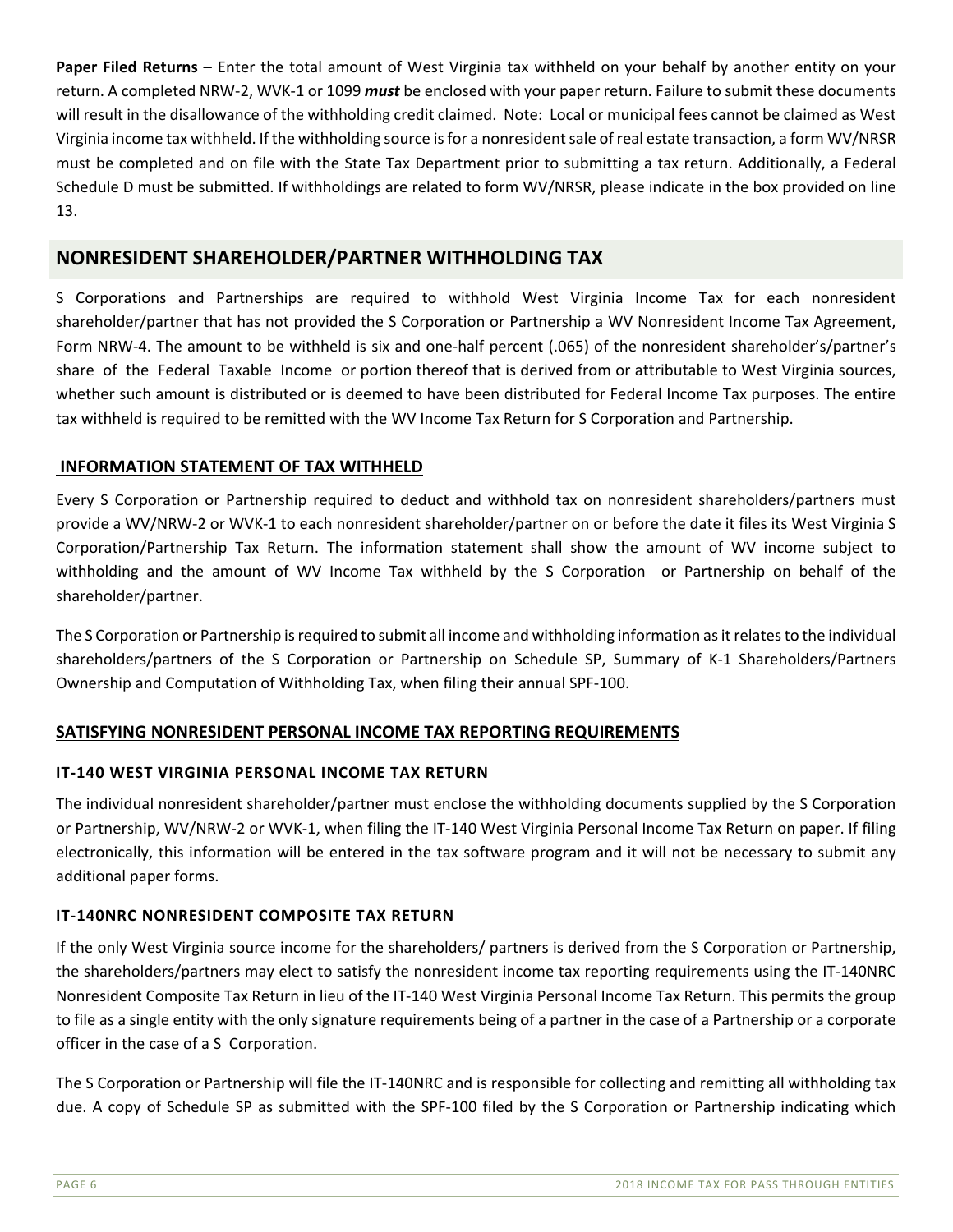shareholders/ partners have elected to be part of the composite return must be submitted with the IT-140NRC return. A processing fee of \$50.00 is also required to be remitted at the time of filing.

# **S CORPORATION/PARTNERSHIP INCOME (LOSS)**

Form SPF-100, Schedule A is used to report all income (loss) from all activity of a S Corporation or Partnership, but only to the extent that it is taxable and allocable to the shareholders/partners. If the S Corporation or Partnership has income (loss) from activity in more than one state, Form SPF‐100APT, Schedule B must also be completed.

If an S Corporation or Partnership has income (loss) from activity in more than one state, and they can separately identify and account for items of income and deductions as being directly allocable to WV, they may separately account for the WV business activity on SPF-100, Schedule A, lines 1 through 6. Supporting Federal documents must be attached to the SPF‐100. If direct allocation is used add SPF‐100, Schedule A, lines 9 and 12, and enter the total on line 13. Generally, income derived from the ownership of real or tangible personal property in West Virginia lends itself to direct allocation, whereas income from a business carried on within and without the State would preferably be allocated by apportionment. Unless the books and records of the S Corporation or Partnership clearly reflect their West Virginia portion, the allocation must be made by the apportionment formula provided in form SPF‐100APT, Schedule B.

If you have determined your WV Income entirely by direct allocation, you are not eligible to apportion.

#### **SHAREHOLDER/PARTNER INFORMATION**

Form SPF‐100, lines 5 through 10, and the Schedule SP are used to identify all shareholders/partners and to account for each shareholder/partner's share of the S Corporation/Partnership's income. They are also used to calculate the amount of withholding that is required on the nonresident shareholder/partner's share of the S Corporation's/Partnership's income. All shareholders/partners are subject to West Virginia personal income tax under the provisions of WV Code Chapter 11, Article 21. The S Corporation/Partnership is required to withhold income tax on the nonresident shareholder's/partner's share of the S Corporations/Partnership's West Virginia source income under the provisions of Chapter 11, Article 21, Section 71a of the West Virginia Tax Code.

## **TAXABLE YEAR/METHOD OF ACCOUNTING**

You must use the same taxable year and method of accounting as you use for federal tax purposes.

## **FEDERAL RETURN INFORMATION**

A signed, true copy of the first five pages of Federal Form 1120S or 1065, and any supporting documents must be attached to the SPF‐100 return when filed.

#### **INTEREST**

You must pay the entire tax due on or before the due date of the tax return (determined without regard for an extension of time to file). If you do not pay the entire tax due on or before the due date, you must pay interest on the amount of the underpayment from the due date to the date paid. Interest is always due, without exception, on any underpayment of tax.

Interest is imposed at an adjusted rate established by the Tax Commissioner. The annual rate will never be less than eight percent (.08). The interest rate will be determined and in effect for periods of six months. Interest rates in effect for various periods are: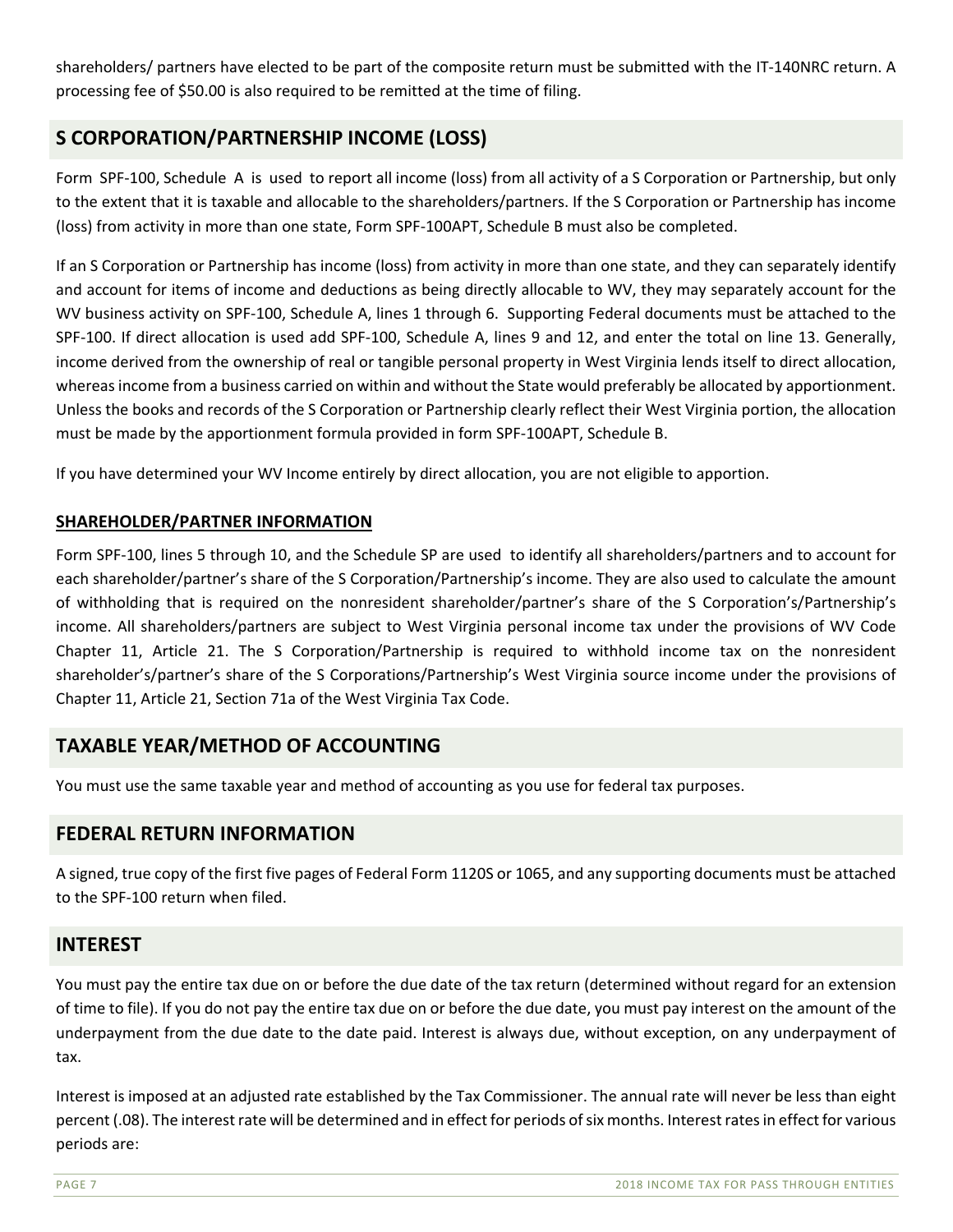| 01/01/99/-/06/30/00   | 8    | ℅ |
|-----------------------|------|---|
| $07/01/00 - 12/31/01$ | q    | ℅ |
| $01/01/02 - 06/30/02$ | 8    | ℅ |
| 07/01/02/-/12/31/16   | 9.5  | ℅ |
| $01/01/17 - 12/31/17$ | 8    | ℅ |
| $01/01/18 - 12/31/18$ | 8.75 | % |

Contact the West Virginia State Tax Department Taxpayer Services Division for the interest rate in effect for other periods. The telephone number is (304) 558‐3333 or toll free within West Virginia 1‐800‐982‐8297.

# **ADDITIONS TO TAX**

#### **LATE FILING**

Additions to tax are imposed for failure to file a return on or before the due date (determined with regard to an extension of time to file). On any amount of tax shown to be due on the return, the additions to tax for late filing of the return is five percent (.05) per month or any part of a month not to exceed twenty‐five percent (.25).

#### **LATE PAYMENT**

Additions to tax are imposed for failure to pay all tax shown to be due on a return on or before the due date (determined without regard to an extension of time to file). The additions to tax for late payment is imposed at the rate of one half of one percent (.005) per month or part of a month not to exceed twenty‐five percent (.25).

When both the five percent (.05) additions to tax for late filing and the one half of one percent (.005) additions to tax for late payment are imposed, the maximum monthly percent is five percent (.05) not to exceed forty-seven and one-half of one percent (.475) of the tax due.

## **COMPLETION AND SIGNATURE**

All appropriate sections of the return must be completed. All required supporting documents must be attached. An incomplete return will not be accepted as timely filed. The returns must be signed by an authorized officer or partner. If the return is prepared by someone other than the taxpayer, the preparer must also sign the return and enter his or her complete address.

#### **CHANGES MADE BY THE IRS TO FEDERAL RETURN**

Any S Corporation or Partnership whose reported income or deductions are changed or corrected by the Internal Revenue Service or through renegotiation of a contract with the United States is required to report the change or correction to the West Virginia State Tax Department. This report must be made within 90 days of the final determination by filing an RAR Amended Return and attaching a copy of the revenue agent's report detailing such adjustments.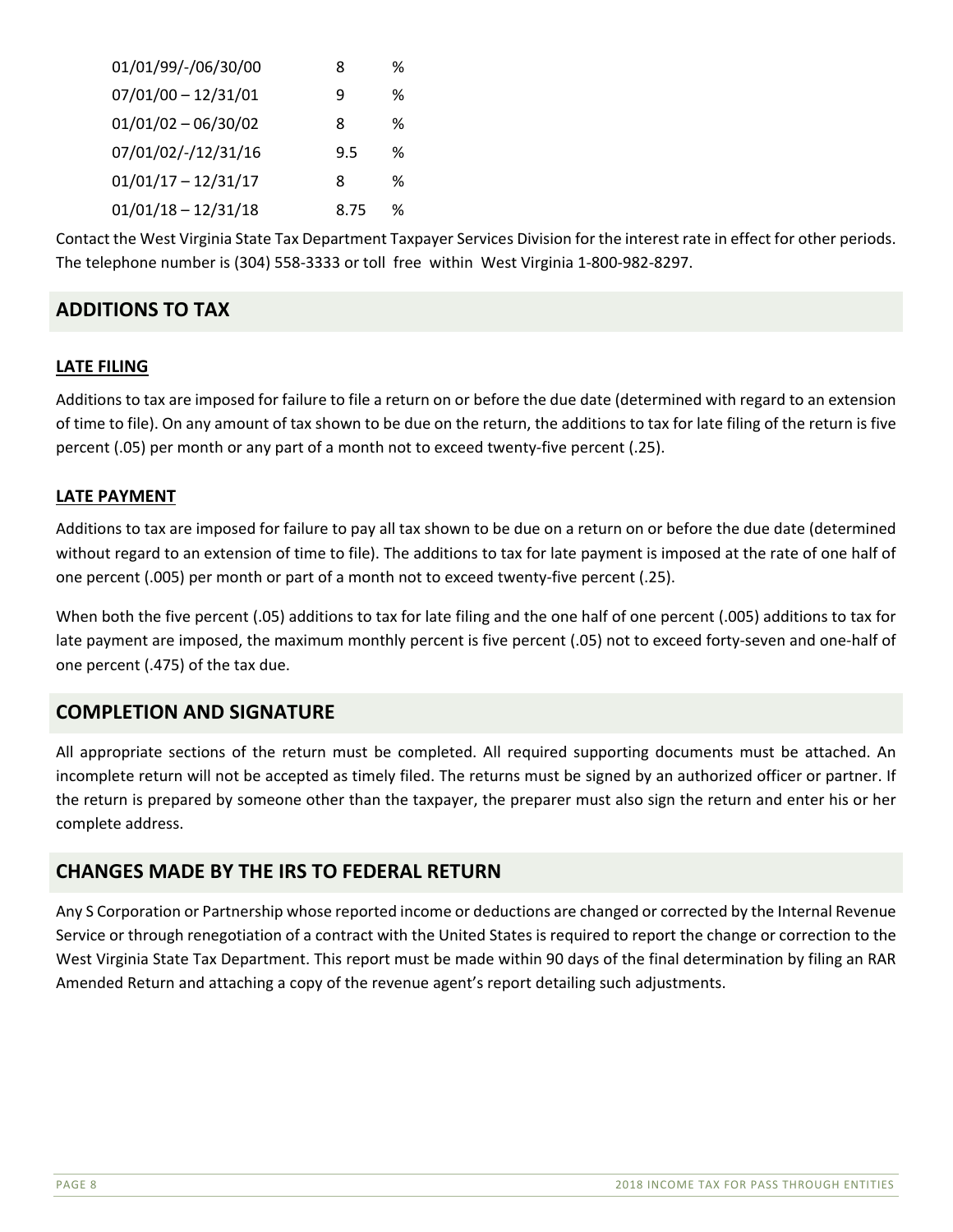# **PASS‐THROUGH AMENDED RETURNS**

An S Corporation or Partnership that filed an amended return with the Internal Revenue Service **must** file an amended return with the West Virginia State Tax Department within **90 days** of filing the amended federal return.

- File Form SPF-100, completing all appropriate lines and checking the **Amended** box under "RETURN TYPE" on page 1. Because West Virginia now uses bar codes on tax forms it is important to use the appropriate forms for the tax year being amended. **Example**: You are amending a tax return for the period ending 12-31-2015; be sure to use the 2015 SPF-100 forms.
- NOTE: Tax forms from different years may have different line numbers; read the line instructions carefully.
- Any amount paid with the original return should be entered on Form SPF-100, page 2, line 12.
- If you received a refund or had an amount credited on the original return, enter that amount on Form SPF-100, page 2 line 15.
- Attach all schedules previously submitted and make any appropriate amended changes.

Amended Returns filed for the purpose of obtaining a refund of an overpayment must be filed within **three years** of the due date of the return (with regard to an extension of time to file), or **two years** from the date the tax was paid, whichever expires later. If your Amended Return has a balance due send the payment along with the tax return.

## **CONSISTENCY IN REPORTING**

In completing your West Virginia Income Tax Return for S Corporations and Partnerships, if you depart from or modify past procedures for classifying business income and nonbusiness income, for valuing property or including or excluding property in the property factor, for treating compensation paid in the payroll factor, or for including or excluding gross receipts in the sales factor, you must disclose by separate attached schedule the nature and extent of the variance or modification.

If you make sales of tangible personal property which are shipped into a state in which you are not taxable, you must identify the state to which the property is shipped and report the total amount of sales assigned to such state.

#### **CONFIDENTIAL INFORMATION**

Tax information which is disclosed to the West Virginia State Tax Department, whether through returns or through department investigations, is held in strict confidence by law. The State Tax Department, the United States Internal Revenue Service, and other states have agreements under which tax information is exchanged. This is to verify the accuracy and consistency of information reported on federal, other state, and West Virginia returns.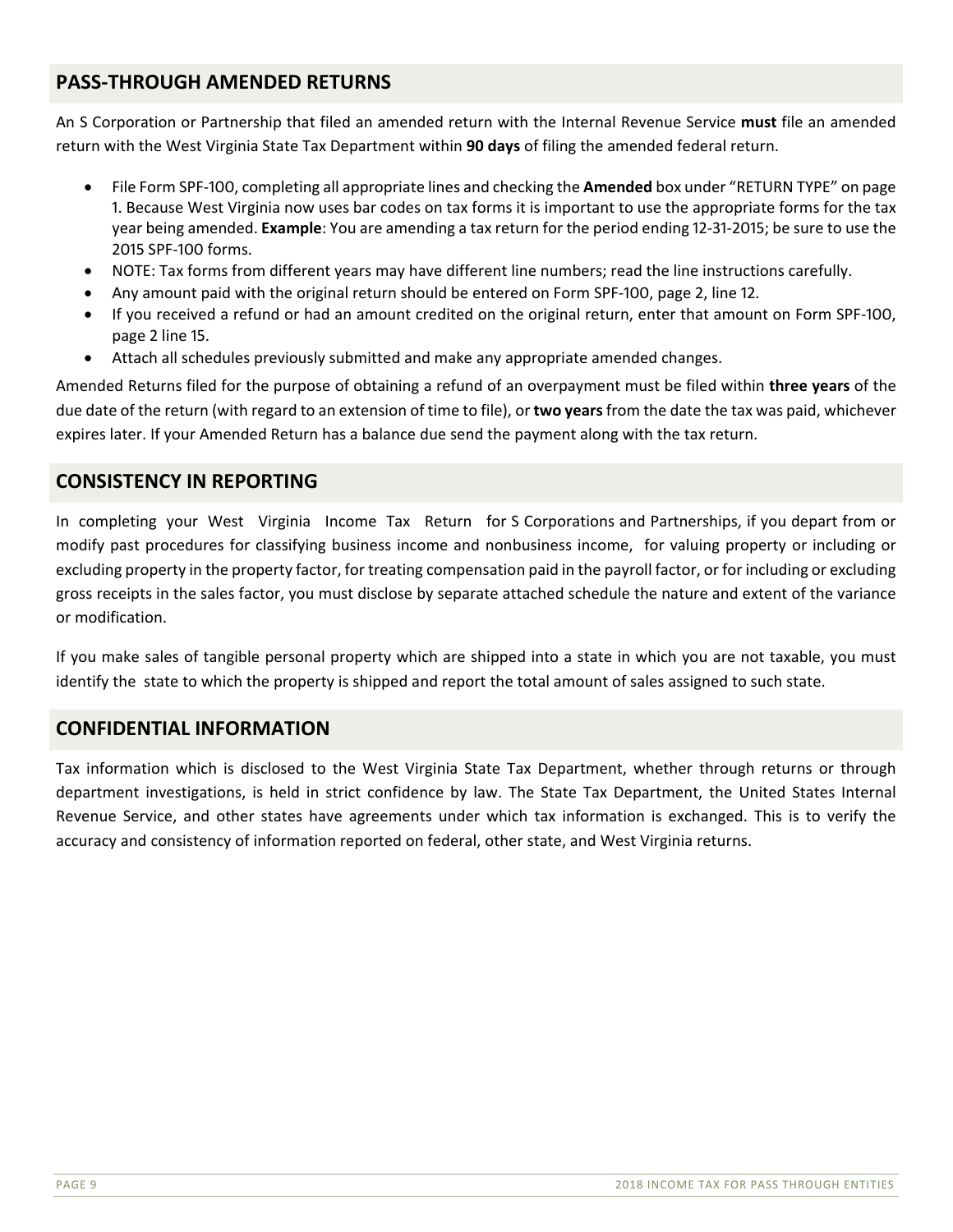#### **SCHEDULE SP**

#### SUMMARY OF K-1 SHAREHOLDERS/PARTNERS OWNERSHIP AND COMPUTATION OF WITHHOLDING TAX *THIS SCHEDULE MUST BE COMPLETED AND SUBMITTED WITH ALL S CORPORATION AND PARTNERSHIP RETURNS.*

If entity has more than 12 shareholders/partners, taxpayer should submit their SPF‐100 return electronically.

## **COLUMN A**

Enter the name of each shareholder/partner that the S Corporation or Partnership had during its taxable year. If additional space is needed, attach additional copies of Schedule SP.

## **COLUMN B**

Enter either the social security number or federal employer's identification number of each shareholder/partner listed in Column A.

#### **COLUMN C**

Check only one Box:

- Box 1 If the shareholder/partner is a resident of West Virginia, check the box in this column.
- Box 2 If the shareholder/partner is a nonresident of West Virginia and has elected to be a member of the nonresident composite group, check the box in this column. These are the nonresident shareholders/partners who will be included in the Nonresident Composite Tax Return filing.
- Box 3 If the shareholder/partner is a nonresident of West Virginia and has elected not to be a member of the composite group and has not signed Form NRW-4, check the box in this column. These nonresident shareholders/partners will file IT-140 West Virginia Personal Income Tax Return as required.
- Box 4 If the S Corporation/Partnership has received Form NRW-4 from the nonresident shareholder/partner, check the box in this column. Attach any NRW-4 agreement signed in this tax period to your return when filed. If Form NRW-4 was filed and submitted in a previous period, and has not been revoked, it is not necessary to file additional copies with your return in subsequent years.

## **COLUMN D**

Enter the income distribution percentage of each shareholder/partner carried out to the sixth decimal place.

#### **COLUMN E**

Multiply the income distribution percentage of each shareholder/partner in Column D by the amount shown in the Total West Virginia Income box at the bottom of the page. The amount in Column E is the WV Distributive Income of each shareholder/partner.

#### **COLUMN F**

If Box 2 in Column C (Nonresident Composite) was checked ‐ multiply the dollar amount in Column E by the tax rate of .065 and enter the result in Column F.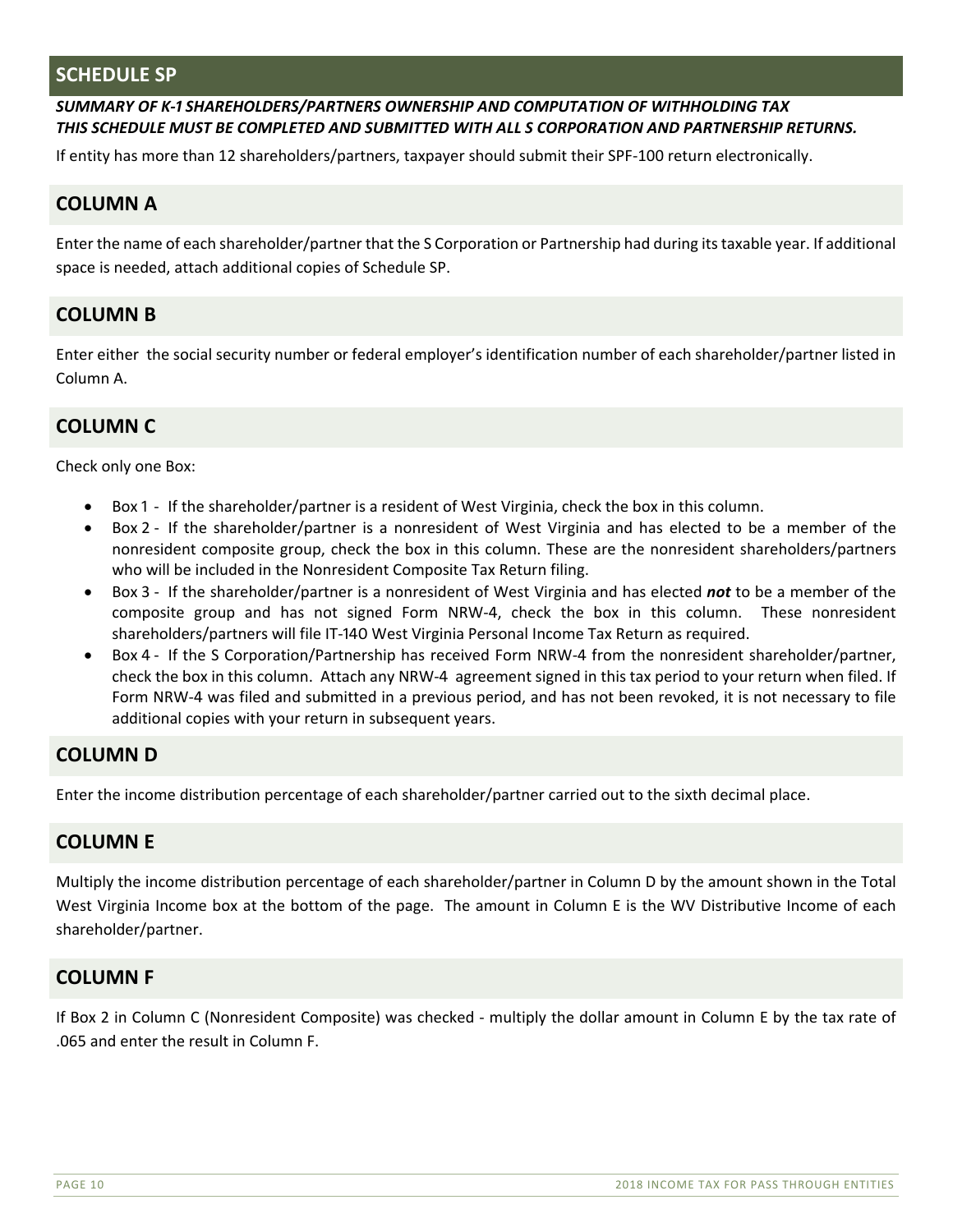# **COLUMN G**

If Box 3 in Column C (Nonresident) was checked - multiply the dollar amount in Column E by the tax rate of .065 and enter the result in Column G.

## **SCHEDULE SP GRAND TOTAL LINE**

Total the amount in Column F and Column G. If you have additional pages of Schedule SP, enter the totals of these columns from all the pages on the first Schedule SP page in the "SP Schedule Grand Total" line.

#### **TOTAL WV INCOME**

The amount in this box must match the amount shown on Schedule A, line 13.

**Special Note:** S Corporations/Partnerships with nonresident shareholders/partners must review the following forms:

**NRW‐2** – Statement of West Virginia Income Tax Withheld for Nonresident Individual or Organization

**WVK‐1** – Schedule of WV Partner/Shareholder/Member/Beneficiary Income, Loss, Modification, Credits, and Withholding

**SPF‐100EXT** – Extension of Time to File Information Returns

These forms contain important information about the nonresident withholding requirements. You may find these forms online at www.tax.wv.gov.

#### **EXTENSION PAYMENTS**

Extension requests and tentative payments of nonresident withholding tax, for both shareholders/partners who are included on the Nonresident Composite Return and for those who will be filing individual returns, must be submitted by the S Corporation/ Partnership on Form SPF‐100EXT.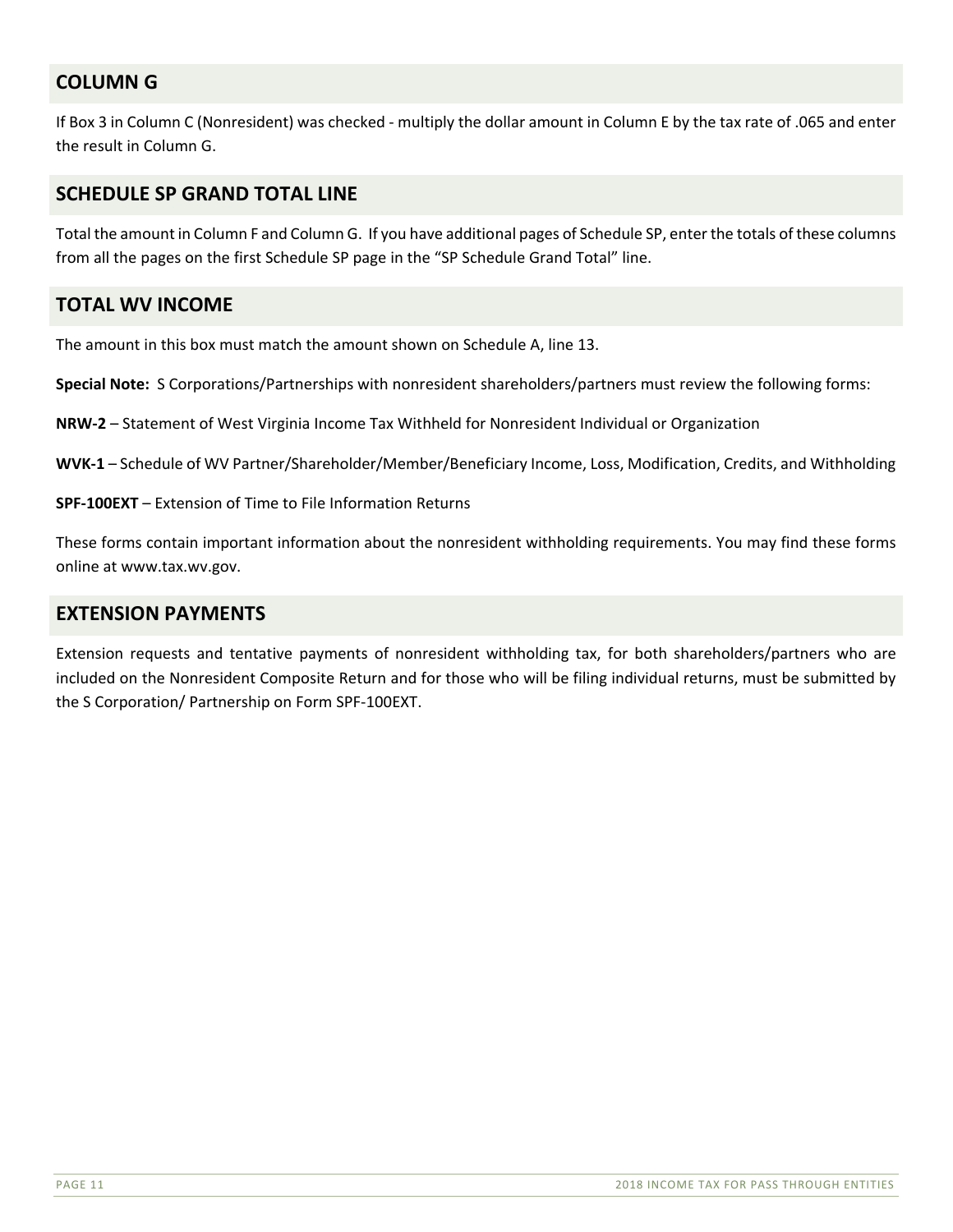### **SPF-100**

#### **INSTRUCTIONS**

On page 1, enter the beginning and ending tax year dates covered by this return. Clearly print or type your name and address. If filing under extension, enter extended due date.

In the "**CHECK ALL APPLICABLE BOXES**" section, check all boxes that apply to the return being filed.

**Part 1 – ENTITY TYPE** – check either S Corporation or Partnership

**Part 2 – RETURN TYPE** – check all that apply (more than one box may be selected).

**Part 3 – IF FINAL/SHORT PERIOD/INITIAL RETURN** – check all that apply.

**Part 4 – REPORTABLE ENTITIES** – check all that apply. Note: if any box is checked in this section, information about the reportable entity must be entered on Schedule C.

Attach a copy of the **first five pages** of your **signed** federal return (Form 1120S or 1065), and schedule M‐3 if applicable.

Please attach any additional information and/or statements as required.

All S Corporations/Partnerships must complete SPF‐100 Schedule SP before completing lines 5 through 10.

**Line 5, Column A‐Income** – Enter the amount of WV Distributive Income of WV residents from Schedule SP. This amount will be equal to the sum of the amount in Column E for each shareholder/partner who had Column C, Box 1 marked.

**Line 6, Column A‐Income** – Enter the amount of WV Distributive Income of nonresidents filing on an IT‐140NRC Nonresident Composite Tax Return from Schedule SP. This amount will be equal to the sum of the amount in Column E for each shareholder/partner who had Column C, Box 2 marked.

**Line 6, Column B-Withholding** – Enter the amount of withholding tax due for nonresidents filing on an IT-140NRC Nonresident Composite Tax Return from Schedule SP. This amount will be equal to the sum of the amount in Column F for each shareholder/partner who had Column C, Box 2 marked.

**Line 7, Column A**–**Income** – Enter the amount of WV Distributive Income of nonresidents filing on an IT‐140 WV Personal Income Tax Return from Schedule SP. This amount will be equal to the sum of the amount in Column E for each shareholder/partner who had Column C, Box 3 marked.

**Line 7, Column B‐Withholding** – Enter the amount of withholding tax due for nonresidents filing on an IT‐140 WV Personal Income Return from Schedule SP. This amount will be equal to the sum of the amount in Column G for each shareholder/partner who had Column C, Box 3 marked.

**Line 8, Column A‐Income** – Enter the amount of WV Distributive Income of nonresidents filing with a signed NRW‐4, or that are tax exempt, from Schedule SP. This amount will be equal to the sum of the amount in Column E for each shareholder/partner who had Column C, Box 4 marked.

**Line 9, Column A‐Income** – Enter the sum of Column A, lines 5, 6, 7 and 8. The total WV income amount must match the amount shown on Schedule SP (Grand Total of Column E) and the amount shown on Schedule A, line 13.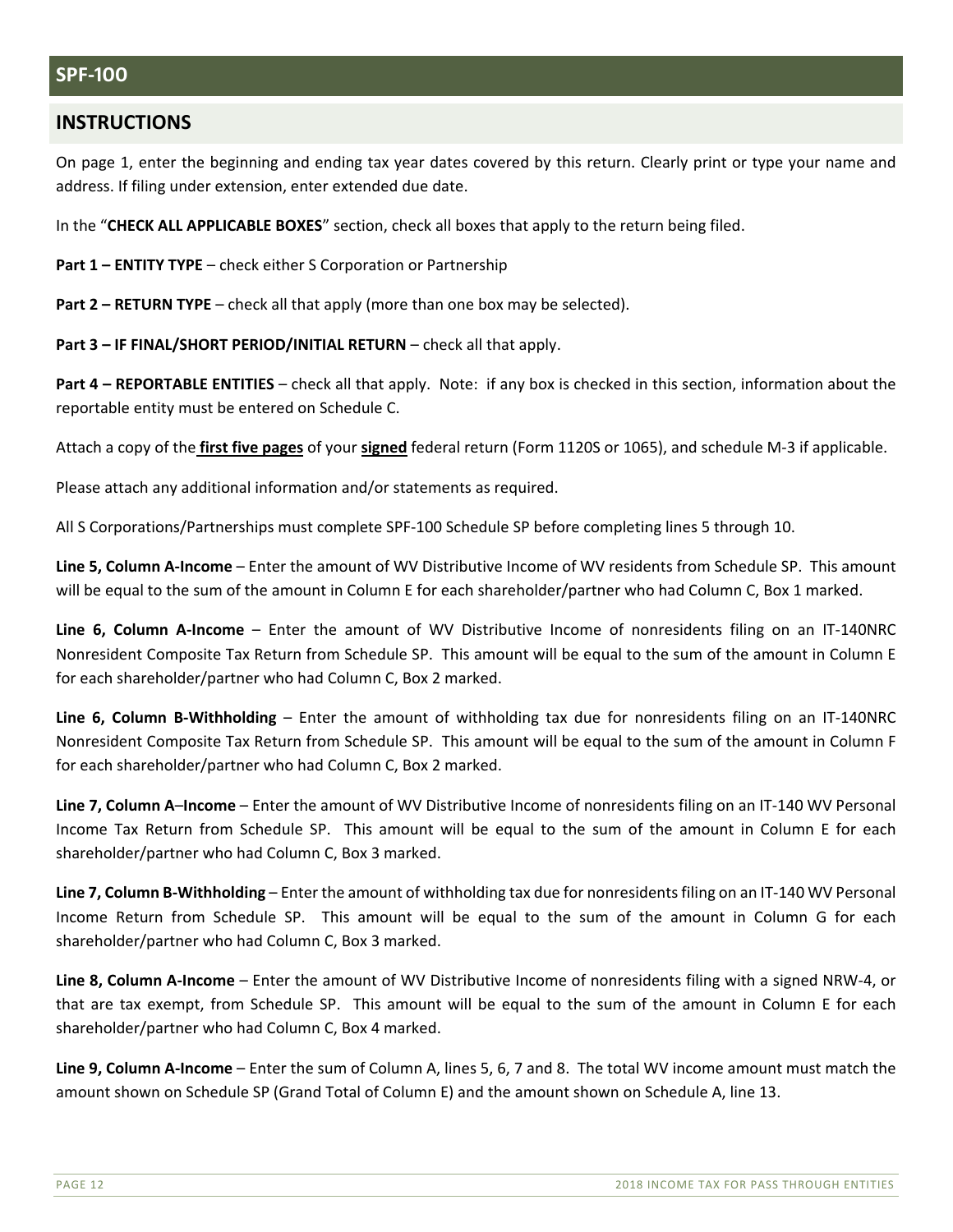**Line 10, Column B‐Withholding** – Enter the sum of Column B, lines 6 and 7. The amount of withholding tax due must match the amount shown on Schedule SP (Grand Total of Column F plus Grand Total of Column G).

Line 11 - Enter the credit carried forward from the prior tax year here.

Line 12 - Enter estimated and extension payments here. Also, if this is an amended return enter any amount paid with the original return here.

**Line 13 –** Enter the amount of withholding credit from any NRW‐2, WVK‐1 or 1099 submitted with your return. Check the box if any withholdings are from NRSR (nonresident sale of real estate).

**Line 14** – Line 11 plus line 12 plus line 13. Must match the total payments shown on Schedule C.

**Line 15 ‐** Overpayment previously refunded or credited (amended return only).

Line 16 - Total payments. Line 14 minus line 15.

**Line 17** ‐ Tax Due – If line 16 is smaller than line 10, enter amount owed here, otherwise, skip to line 21.

**Line 18** – Calculate interest due. See the general information on page 7 of this booklet for additional information regarding interest.

**Line 19** – Calculate additions to tax due. See the general information on page 8 of this booklet for additional information regarding additions to tax.

**Line 20 ‐** Remit this amount**.** . If paying by check, make the check payable to the West Virginia State Tax Department. For other payment options see www.tax.wv.gov.

**Line 21 –** Amount of overpayment. An overpayment may be credited to next year's tax or refunded, either in whole or part.

**Line 22 –** The amount of overpayment to be credited to next year's tax.

**Line 23 –** The amount of overpayment to be refunded.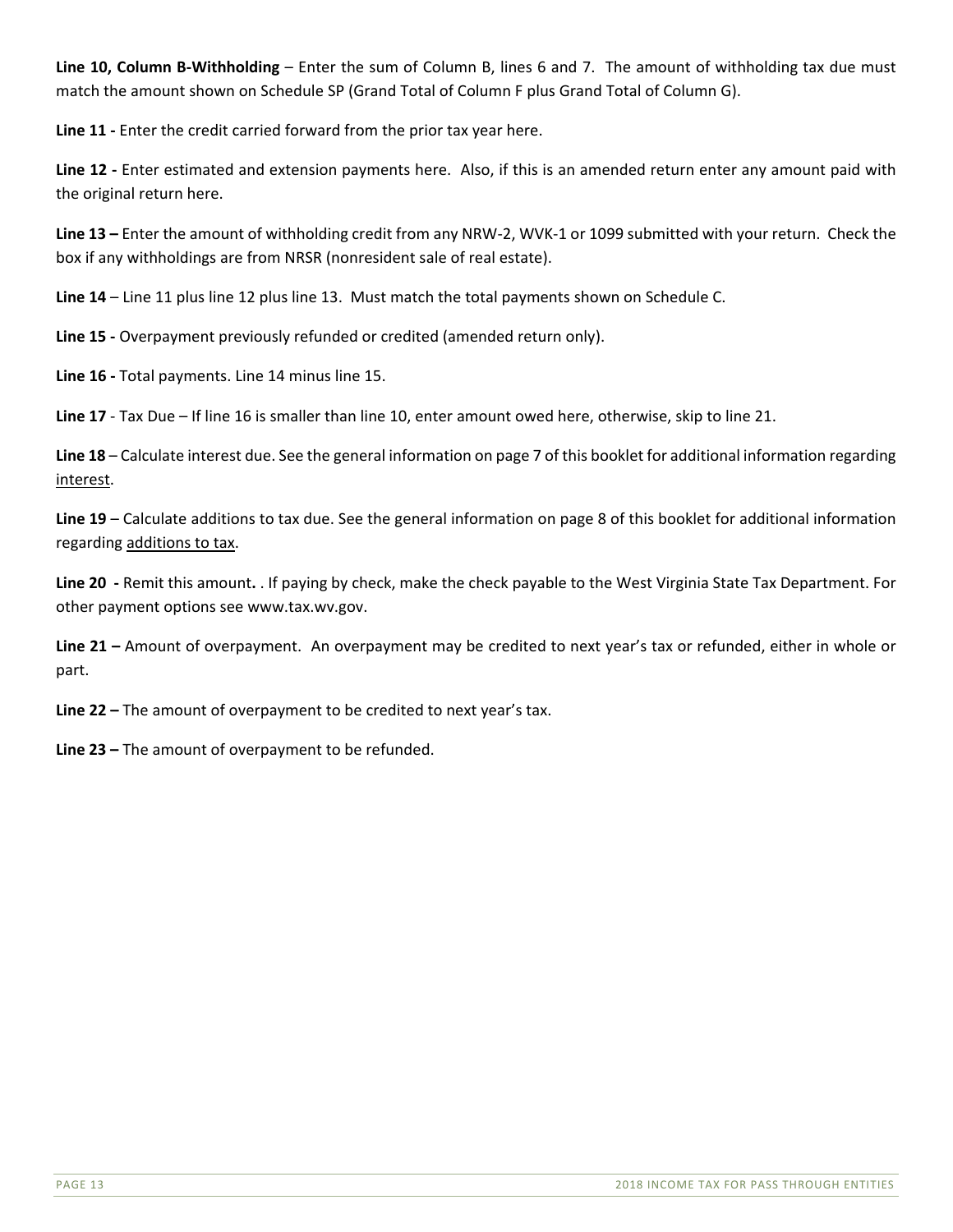# **SPF-100 SCHEDULE A**

Please note that if the S Corporation or Partnership has income from sources both within and without West Virginia, they must complete the SPF‐100APT Schedules to determine how much of their income is from a West Virginia source.

**Line 1 ‐** An S Corporation will enter the ordinary income (loss) as shown on Federal Form 1120S. A Partnership will enter the ordinary income (loss) as shown on Federal Form 1065.

**Line 2 –** Enter the amount of all other gross income (loss) of the S Corporation as shown on Federal Form 1120S, Schedule K, that is not included on line 1. Enter the amount of all other gross income (loss) of the Partnership as shown on Federal Form 1065, Schedule K, that is not included on line 1.

**Line 3 –** S Corporations will enter the amount of any expenses or deductions as shown on Federal Form 1120S, Schedule K, that are not included on line 1. Partnerships will enter the amount of any expenses or deductions as shown on Federal Form 1065, Schedule K, that are not included on line 1.

**Line 5**– Modifications increasing Federal income: S Corporations and Partnerships enter the amount from SPF‐100, Schedule B, line 6.

Line 6– Modifications decreasing Federal income: S Corporations and Partnerships enter the amount from SPF-100, Schedule B, line 10.

**Line 7 –** Add line 4 plus line 5 minus line 6.

**Line 8 –** See the instructions for Form SPF‐100APT, Schedules A1 and A2 for proper classification of nonbusiness income. For entities with nonbusiness income from sources within and without West Virginia, enter the amount from SPF‐100APT, Schedule A‐1, line 9 here.

**Line 10 ‐** If income is derived from sources within and without West Virginia, enter the apportionment factor from Form SPF-100APT, Schedule B, part 1 or part 2 or part 3 as applicable.

**Line 12 –** For entities with nonbusiness income from sources within West Virginia, enter the amount from SPF‐100APT, Schedule A2, line 9 here.

**Line 13 –** Amount of West Virginia income.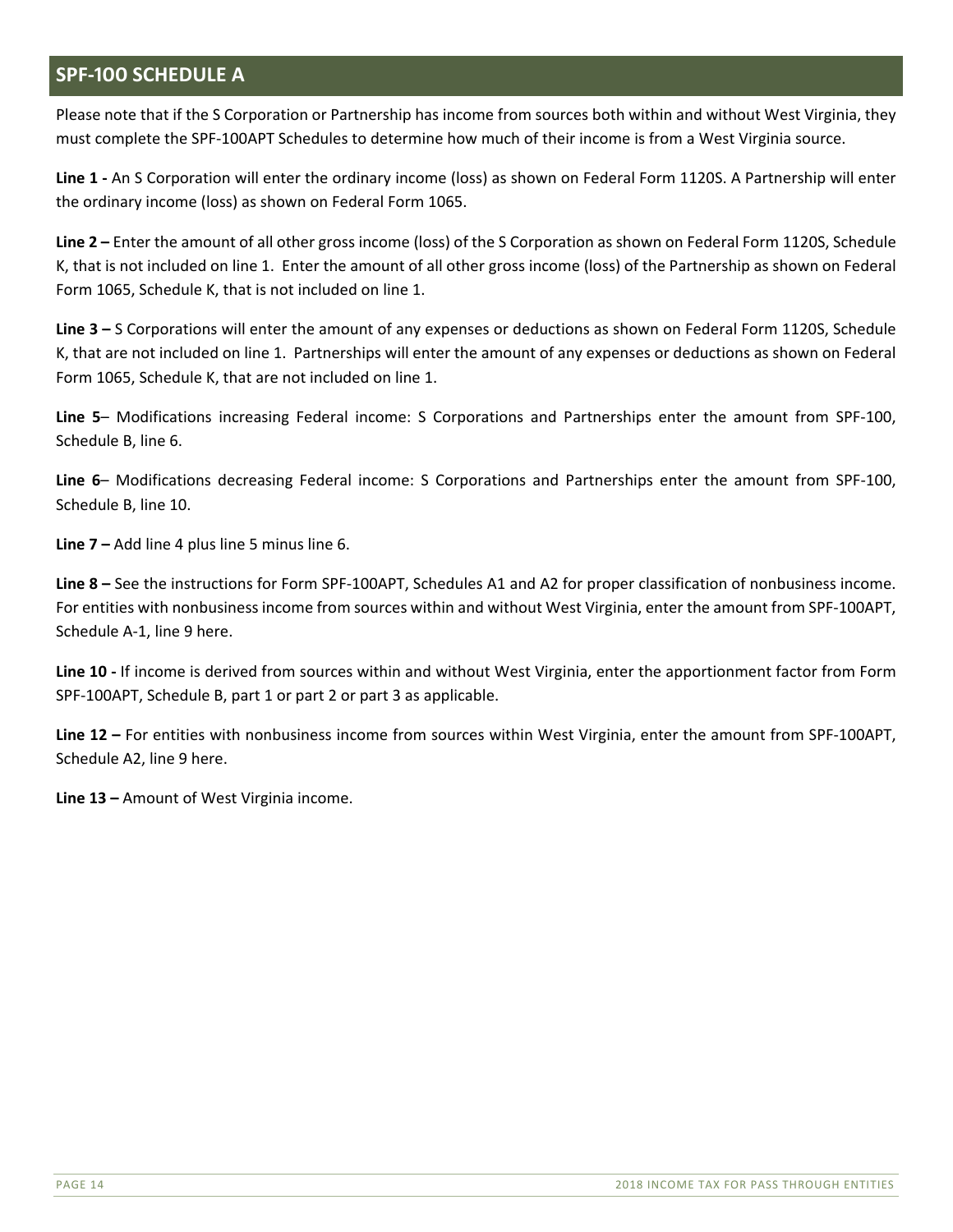#### **SPF-100 SCHEDULE B**

#### **INCREASING ADJUSTMENTS**

**Line 1 –** Enter the amount of US Government obligation interest or dividends not exempt from state tax, less related expenses not deducted on your federal return. Attach supporting documentation.

**Line 2 –** Interest or dividends on state and local bonds other than from WV sources.

**Line 3 –** Interest on money borrowed to purchase bonds earning income exempt from WV tax.

**Line 4 –** Qualifying 402(e )lump‐sum income not included in federal adjusted gross income but subject to state tax.

Line 5 - Enter any other increasing adjustments here. Enter a description/explanation in the space provided. Attach supporting documentation.

#### **DECREASING ADJUSTMENTS**

Line 7 - Interest or dividends on US or WV obligations included in Federal AGI but exempt from state tax.

**Line 8 ‐** Refunds of state and local income taxes received and reported as income to the IRS.

Line 9 - Enter any other decreasing adjustments here. Enter a description/explanation in the space provided. Attach supporting documentation.

#### **SPF-100 SCHEDULE C**

**Column 1 –** Enter the name of the entity.

- **Column 2** Enter the FEIN of the entity.
- **Column 3** Enter the date of any payments made by the entity.
- **Column 4** Enter a description of the type of payment made by, or on behalf of, the entity,
- **Column 5** Enter the amount of the payment made by, or on behalf of, the entity.
- **Total Line** Sum of the payments shown in Column 5. This amount must match the amount on SPF‐100, line 14.

If any box is check in the REPORTABLE ENTITIES Section on page 1, then the names and FEINs of Reportable Entities must be entered on this schedule.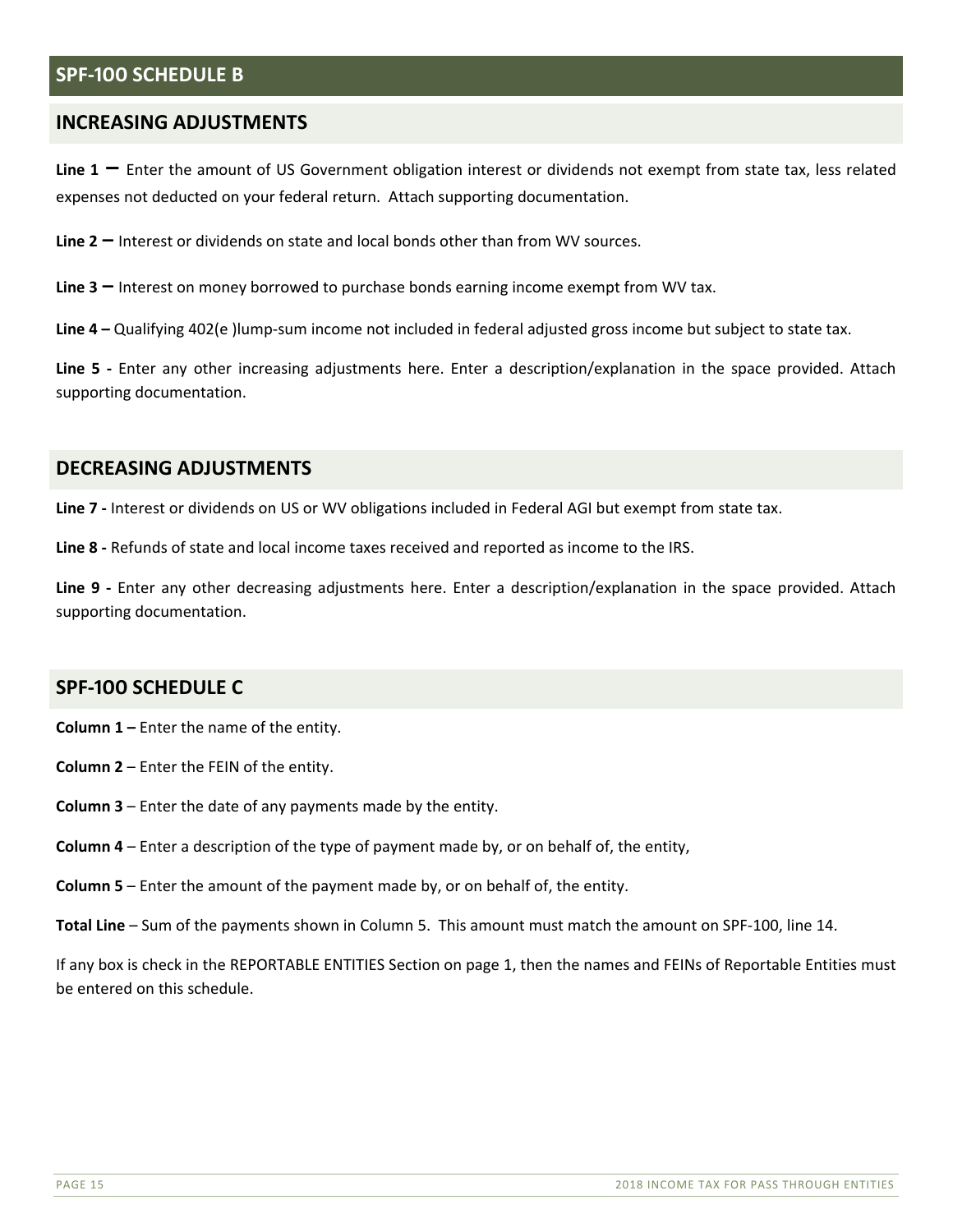#### **SPF-100APT**

## **SCHEDULES A1 & A2: ALLOCATION OF NONBUSINESS INCOME FOR MULTISTATE BUSINESSES**

If your business activities take place both within and without West Virginia and you are also taxable in another state, certain items of nonbusiness income that are included in federal taxable income are directly allocated. All other income must be apportioned.

Business income arises from transactions and activities in the regular course of the corporation's trade or business and includes income from tangible and intangible property if the acquisition, management or disposition of the property constitutes integral parts of the entity's trade or business.

Nonbusiness income includes all income that is not classified as business income, less all expenses attributable to the production of this income. Nonbusiness income is allocated to West Virginia if (1) the entity's commercial domicile, the principal place from which the trade or business is managed, is located in West Virginia, or (2) property creating the nonbusiness income is utilized in West Virginia. Nonbusiness income from real property is allocated if the property is located in West Virginia. Nonbusiness income from tangible personal property is allocated to West Virginia if the property is utilized in West Virginia or the property was located in West Virginia at the time of its sale. Nonbusiness income from intangible personal property is allocated to West Virginia if the corporation's commercial domicile is located in West Virginia or, in the case of patents and copyrights, if they are used in West Virginia.

For a detailed discussion of allocation of nonbusiness income, you may request a copy of Publication TSD-392, "Corporation Net Income Tax Nonbusiness Income" by contacting our Taxpayer Services Division or online at www.tax.wv.gov.

Determine nonbusiness income allocated to West Virginia and outside West Virginia by completing Form SPF‐100APT, Schedules A1 and A2. Only those types of nonbusiness income listed on Form SPF‐100APT, Schedules A1 and A2 can be allocated. Any other type of income that the entity classifies as nonbusiness must be apportioned.

**Schedule A1, Line 9** ‐ Enter the amount from Form SPF‐100APT Schedule A1, column 3, line 9, on Form SPF‐100, Schedule A, line 8.

**Schedule A2, Line 9** ‐ Enter the amount from Form SPF‐100APT Schedule A2, column 3, line 9 on Form SPF‐100, Schedule A, line 12.

#### **SCHEDULE B: APPORTIONMENT FORMULA**

If your business activities take place both within and without West Virginia and you are also taxable in another state, all net income, after deducting those items of nonbusiness income allocated on Form SPF‐100APT Schedules A1 and A2, must be apportioned to West Virginia by using the appropriate apportionment formula. **Completion of the SPF‐100APT Schedule B is required even if apportionment is zero.**

**Special apportionment formulas apply to motor carriers and to financial organizations.** If you are filing for a motor carrier, follow the apportionment instructions for Form SPF‐100APT, Schedule B, Part 2. If you are filing for a financial organization, follow the apportionment instructions for Form SPF‐100APT, Schedule B, Part 3.

Multistate entities will use the standard apportionment formula of payroll, property, and sales, with the sales factor double weighted, and will complete Form SPF‐100APT, Schedule B, Parts 1, 2 and 3 as applicable.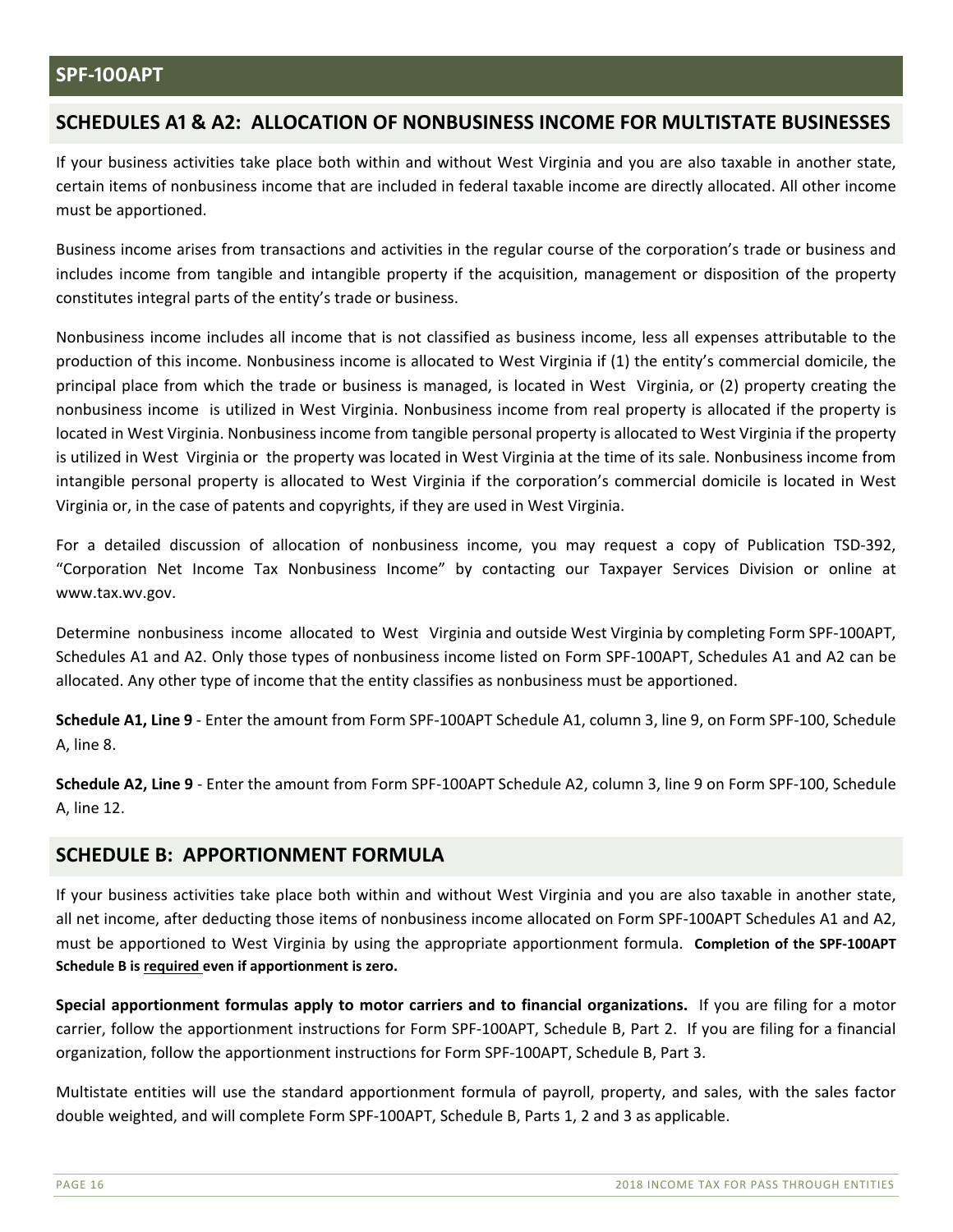#### **MULTISTATE S CORPORATIONS/PARTNERSHIPS – FOUR FACTOR APPORTIONMENT FORMULA**

#### **PART 1 – REGULAR ENTITIES**

To determine your West Virginia apportionment percentage, first determine the following factors:

**PROPERTY FACTOR.** Property includes all real and tangible personal property owned or rented and used during the taxable year to produce business income. Property used in connection with the items of nonbusiness income allocated in SPF‐100APT, Schedules A1 and A2 shall be excluded from the factor.

Property must be included in the property factor if it is actually used or is available for, or capable of being used during the taxable year. Property held as reserves, standby facilities, or reserve sources or materials must be included. Property or equipment under construction (except goods in process that can be inventoried) must be excluded until it is actually used to generate business income. Movable property, such as tools, construction equipment and trucks, used both within and without West Virginia, shall be included in the numerator of the fraction on the basis of total time within the state during the taxable year.

Property owned is valued at original cost. Property rented is valued at eight times the net annual rate. Leasehold improvements are considered property owned and are included at their original cost. Generally, original cost is the basis of the property for federal income tax purposes at the time of acquisition and adjusted by subsequent capital additions or improvements and partial dispositions by reason of sale, exchange, abandonment, etc. As a general rule, property is included in the factor by averaging its values at the beginning and ending of the taxable period. However, the Tax Commissioner may require or allow averaging by monthly values if such method is required to properly reflect the average value of the taxpayer's property for the taxable year.

Determine the property factor by entering the appropriate amounts in line 1. Enter West Virginia property in column 1 and property everywhere in column 2.

**Line 1** ‐ Divide column 1 by column 2 and enter the result in column 3. State the result as a decimal and round to six (6) places after the decimal point.

**PAYROLL FACTOR.** The payroll factor shall include the total amount of compensation paid to employees during the taxable year. The total amount paid is determined upon the basis of the taxpayer's accounting method for federal income tax purposes. If you have adopted the accrual method of accounting for federal purposes, all compensation shall be deemed to have been paid. Compensation may be included in the payroll factor by use of the cash basis only if you have permission from the Tax Commissioner for an alternate method of apportionment. Compensation means wages, salaries, commissions, and other forms of remuneration paid to employees for personal services. Payments made to an independent contractor or any other person not properly classified as an employee are excluded. Only amounts paid directly to employees are included in the payroll factor. Do not include compensation paid to employees engaged exclusively in an activity that generates nonbusiness income that you allocated in Form SPF-100APT, Schedules A1 and A2.

The denominator (column 2) of the payroll factor is the total compensation paid by the taxpayer during the taxable year, as shown on the federal income tax return filed with the Internal Revenue Service and as reflected in the schedule of wages and salaries and that portion of the cost of goods sold which reflect compensation.

The numerator (column 1) of the payroll factor is the total amount paid in West Virginia during the taxable year by the taxpayer for compensation. Compensation is paid in West Virginia if any of the following tests, applied consecutively, are met: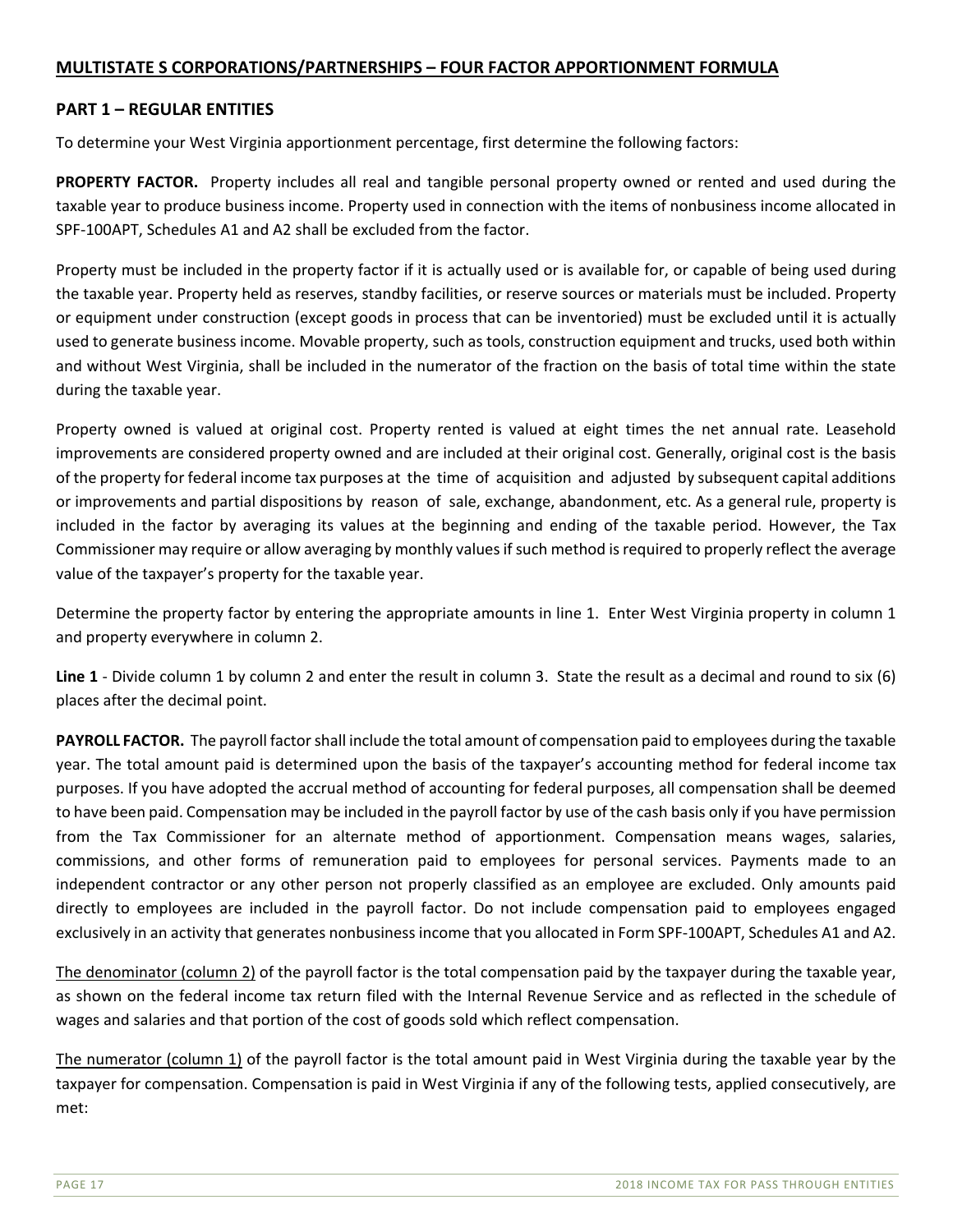- The employee's service is performed entirely within West Virginia;
- The employee's service is performed both within and without West Virginia, but the service performed without West Virginia is "incidental" to the employee's service within West Virginia (the word "incidental" means any service which is temporary or transitory in nature or which is rendered in connection with an isolated transaction);
- If the employee's services are performed both within and without West Virginia, the employee's compensation will be attributed to West Virginia (1) if the employee's base of operations is in West Virginia; or (2) if there is no base of operations in any state in which part of the service is performed, but the place from which the service is directed or controlled is in West Virginia; or (3) if the base of operations or the place from which the service is directed or controlled is not in any state in which some part of the service is performed, but the employee's residence is in West Virginia. Base of operation is the place from which the employee starts their work and to which they customarily return in order to receive instructions or communications from customers or others, or to replenish stock or other materials, repair equipment, or perform any other functions necessary to the exercise of their trade or profession at some other point or points.

Determine the payroll factor by entering the appropriate amounts in line 2. Enter West Virginia payroll in column 1 and payroll everywhere in column 2.

Line 2 - Divide column 1 by column 2 and enter the result in column 3. State the result as a decimal and round to six (6) places after the decimal point.

**SALES FACTOR.** The term "sales" means all gross receipts of the taxpayer that are business income. Thus, the sales factor includes all gross receipts derived from transactions and activity in the regular course of your trade or business, less returns and allowances. Do not include interest or dividends from obligations of the United States government, which are exempt from taxation in West Virginia, or gross receipts from an activity that produced nonbusiness income that you allocated in Form SPF‐100APT, Schedules A1 and A2.

The denominator (column 2) of the sales factor includes all gross receipts derived from transactions and activity in the regular course of your trade or business that was reflected in your gross income reported and as appearing on your federal income tax return unless otherwise excluded. **Sales of tangible personal property delivered or shipped to a purchaser within a state in which you are not taxed (e.g. under Public Law 86‐272) are to be excluded from the denominator.** 

The numerator (column 1) of the sales factor includes all gross receipts attributable to West Virginia and derived from transactions and activity in the regular course of your trade or business. All interest income, service charges or time‐price differential charges incidental to such gross receipts must be included regardless of the place where the accounting records are maintained or the location of the contract or other evidence of indebtedness.

**Sales of Tangible Personal Property.** Gross receipts from sales of tangible personal property are in West Virginia if:

The property is received in West Virginia by the purchaser (except sales to the United States government) regardless of the F.O.B. point or other conditions of sales.

The property is shipped from an office, store, warehouse, factory or other place of storage in West Virginia and the purchaser is the United States government.

Sales within West Virginia are generally determined on a destination basis. If the purchaser picks up or otherwise receives the property in West Virginia, the sale is treated as taking place in West Virginia. If the property is delivered by common carrier or other means of transportation, the place at which the property is received after all transportation is completed is the place where the sale took place. Direct delivery in West Virginia, other than for purpose of transportation, to a person or firm designated by a purchaser, constitutes delivery to the purchaser in West Virginia regardless of where title passes or other conditions of sale.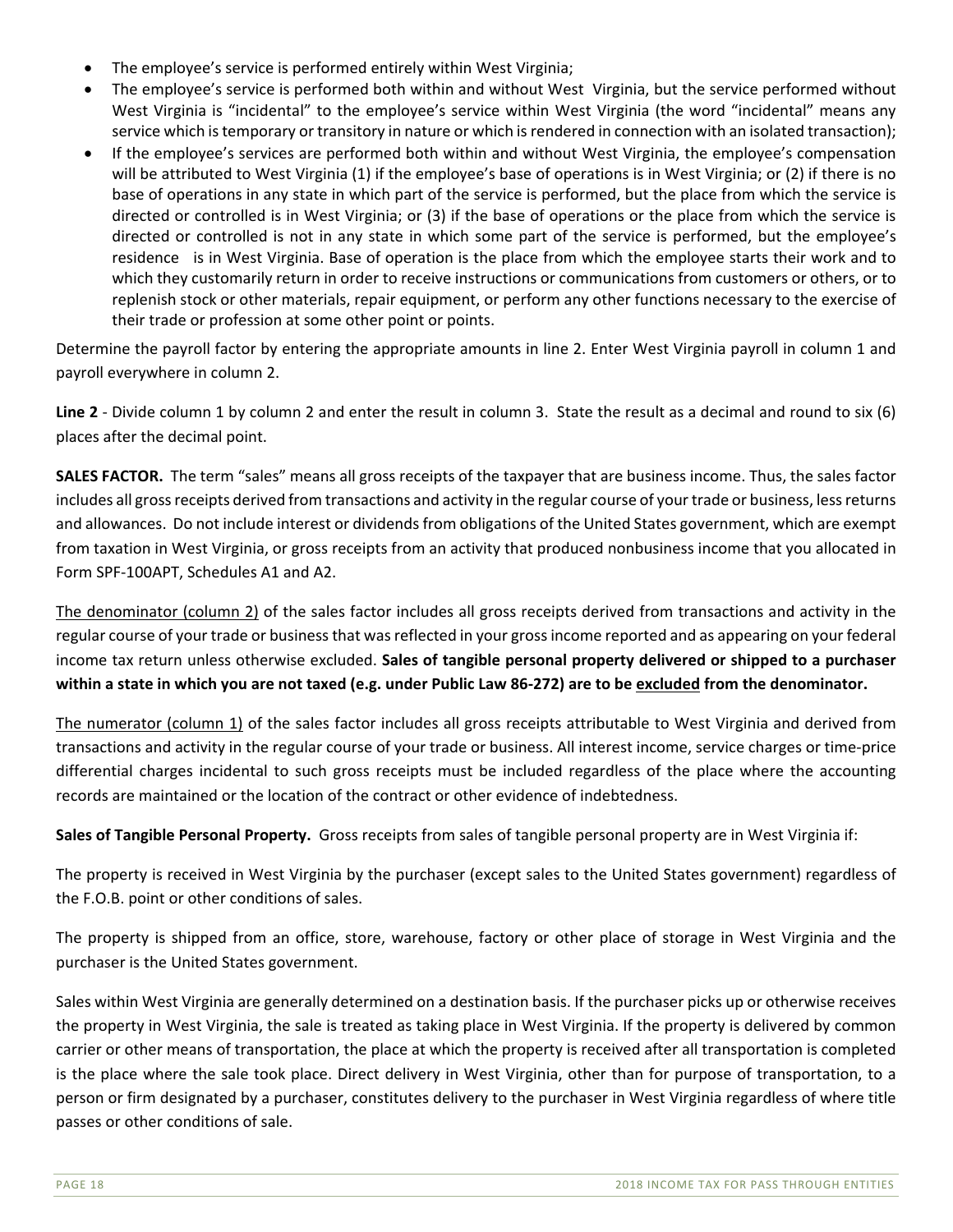Direct delivery outside West Virginia to a person or firm designated by a purchaser does not constitute delivery to a person in West Virginia.

**Other sales.** Gross receipts from transactions other than sales of tangible personal property are attributable to West Virginia if:

The income producing activity which gives rise to the receipts is performed entirely in West Virginia;

The income producing activity is performed both in and outside West Virginia and a greater portion of the income producing activity is performed in West Virginia than any other state, based on the cost of performance; or

The sale constitutes business income to the taxpayer or the taxpayer is a financial organization subject to the special apportionment rules. (Refer to West Virginia Code §11-24-7 for a discussion of income producing activity and cost of performance).

Gross receipts from the sale, lease, rental, or licensing of real property are in West Virginia if the real property is located in West Virginia. Gross receipts from the rental, lease, or licensing of tangible personal property are in West Virginia if the property is located in West Virginia. If such property is both within and without West Virginia during the rental, lease, or licensing period, gross receipts attributable to West Virginia shall be determined based upon the total time within the state during the taxable year. Gross receipts for the performance of personal services are in West Virginia if such services are performed in West Virginia.

Determine the sales factor by entering the appropriate amount on line 3. Enter the West Virginia sales in column 1 and sales everywhere in column 2.

**Line 3 ‐ COLUMN 2. TOTAL SALES.** This amount, when added to the total gross nonbusiness income, as shown on Schedule A1, line 9, must equal the sum of your items of gross income as reported on your federal income tax return. Any differences must be noted and explained in an attachment to your return.

\$ Sum of gross income items on federal return

\$\_\_\_\_\_\_\_\_\_\_\_\_\_\_\_\_ Less total allocated income (Form SPF‐100APT Schedule A1, line 9)

\$\_\_\_\_\_\_\_\_\_\_\_\_\_\_\_\_ Equals Form SPF‐100APT, Schedule B, column 2, line 3

**Line 4 ‐** Enter the total gross receipts from sales of tangible personal property delivered or shipped to a purchaser within a state in which you are not taxed (e.g. Public Law 86‐272). This is the throw out rule per WV Code §11‐24‐7(e) (11)(B) and §11‐23‐5(l)(2).

**Line 5 ‐** In column 1, enter the amount from line 3. In column 2, subtract line 4 from line 3 and enter the difference. Then divide column 1, line 5 by column 2, line 5 and enter the result in column 3, line 5. State the result as a decimal and round to six (6) places after the decimal.

**Line 6 –** Enter line 5 again**.** 

**Line 7** ‐ Add column 3, lines 1, 2, 5, and 6 and enter the sum in Column 3.

Line 8 - Divide the six (6) digit decimal from column 3, line 7 by the number 4, reduced by the number of factors, if any, showing zero in column 2, lines 1, 2, 5, or 6. Enter the six (6) digit decimal fraction from column 3, line 8 on Form SPF‐100, Schedule A, line 10.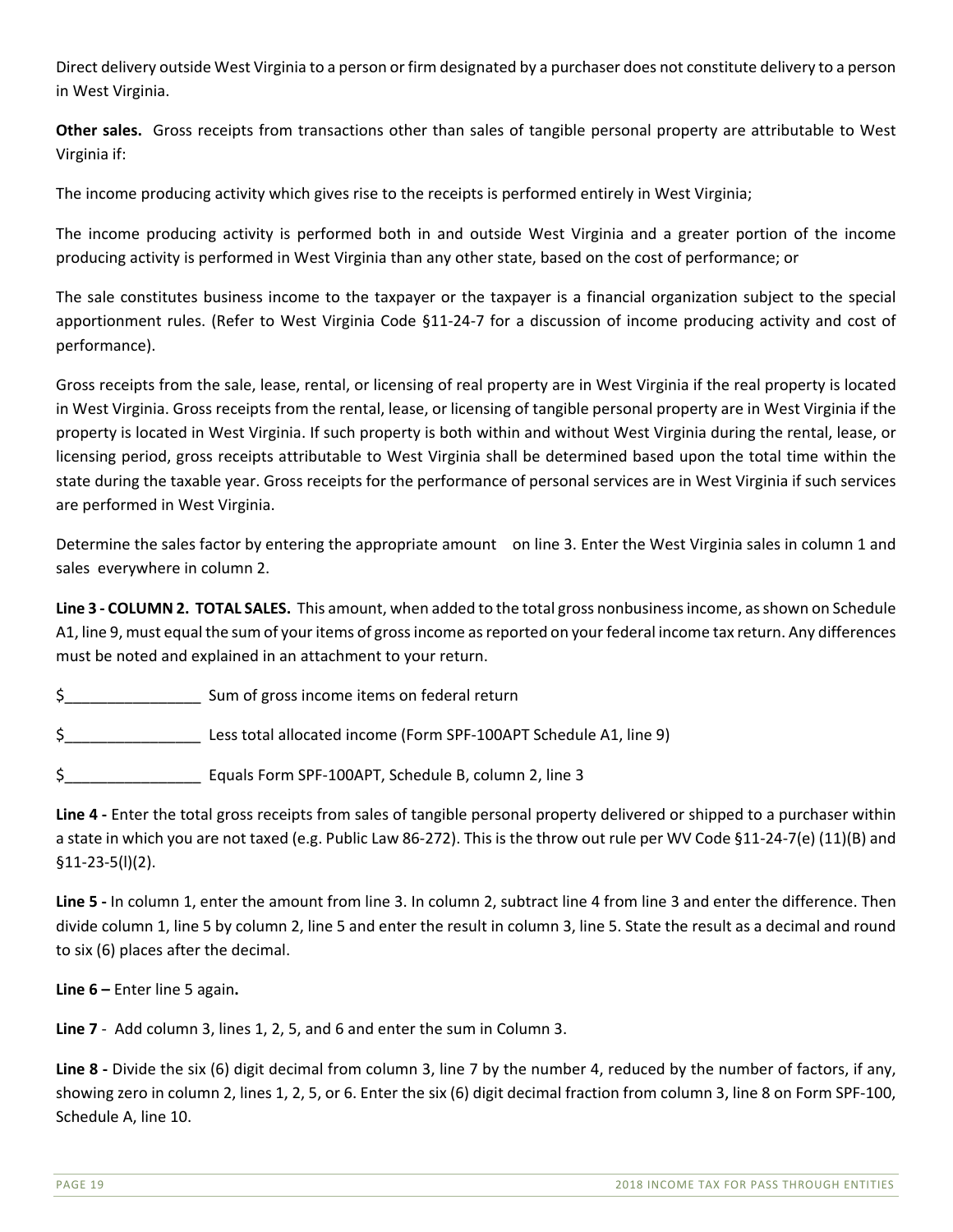#### **MOTOR CARRIERS – SPECIAL SINGLE FACTOR FORMULA**

**PART 2 – VEHICLE MILES.** Motor carriers of property or passengers are subject to special apportionment rules. Motor carriers must apportion their business income by using a single factor formula of vehicle miles.

A motor carrier is any person engaged in the transportation of passengers and/or property for compensation by a motor propelled vehicle over roads in West Virginia, whether on a scheduled route or otherwise. The term "vehicle miles" means the operations of a motor carrier over a distance of one mile.

The special apportionment formula for motor carriers does NOT apply if:

- The motor carrier neither owns nor rents any real or tangible personal property located in West Virginia, has made no pickups or deliveries within West Virginia, and has traveled less than 50,000 miles in West Virginia during the taxable year; or
- The motor carrier neither owns nor rents any tangible personal property located in West Virginia except vehicles and made no more than 12 trips into or through West Virginia during the taxable year.

Under either (A) or (B), the mileage traveled in West Virginia may not be more than five percent (.05) of the total vehicle miles traveled in all states during the taxable year.

Determine the apportionment factor by entering the appropriate vehicle miles for West Virginia in column 1, and vehicle miles everywhere in column 2.

Divide column 1 by column 2 and enter the result in column 3. State the result as a decimal fraction and round to six (6) places after the decimal. Enter the six (6) digit decimal fraction from column 3 on SPF‐100, Schedule A, line 10.

#### **FINANCIAL ORGANIZATIONS – SPECIAL SINGLE FACTOR FORMULA**

**PART 3 – GROSS RECEIPTS.** Financial organizations subject to apportionment must apportion their business income by using a single factor gross receipts formula.

A financial organization is any holding company or regulated financial corporation or subsidiary thereof, or any corporation deriving more than fifty percent (.5) of its gross receipts from one or more of the following:

- 1. Making, acquiring, selling, or servicing loans or extensions of credit.
- 2. Leasing or acting as an agent, broker, or advisor in connection with leasing real and personal property that is the economic equivalent of an extension of credit.
- 3. Operating a credit card business.
- 4. Rendering estate or trust services.
- 5. Receiving, maintaining, or otherwise handling deposits.
- 6. Engaging in any other activity with an economic effect comparable to any of the above.

Financial organizations regularly engaging in business in West Virginia shall apportion their business income by means of a single factor of gross receipts apportionment formula. A financial organization not having its commercial domicile in West Virginia is presumed to be regularly engaging in business in West Virginia if during any year it obtains or solicits business with 20 or more persons within West Virginia, or the sum of its gross receipts attributable to sources in West Virginia equals or exceeds \$100,000.00.

Gross receipts from the following ownership interest (and certain related activities) will **not** be considered in determining whether a financial organization is subject to taxation.

1. An interest in a real estate mortgage investment conduit, a real estate investment, or a regulated investment company;